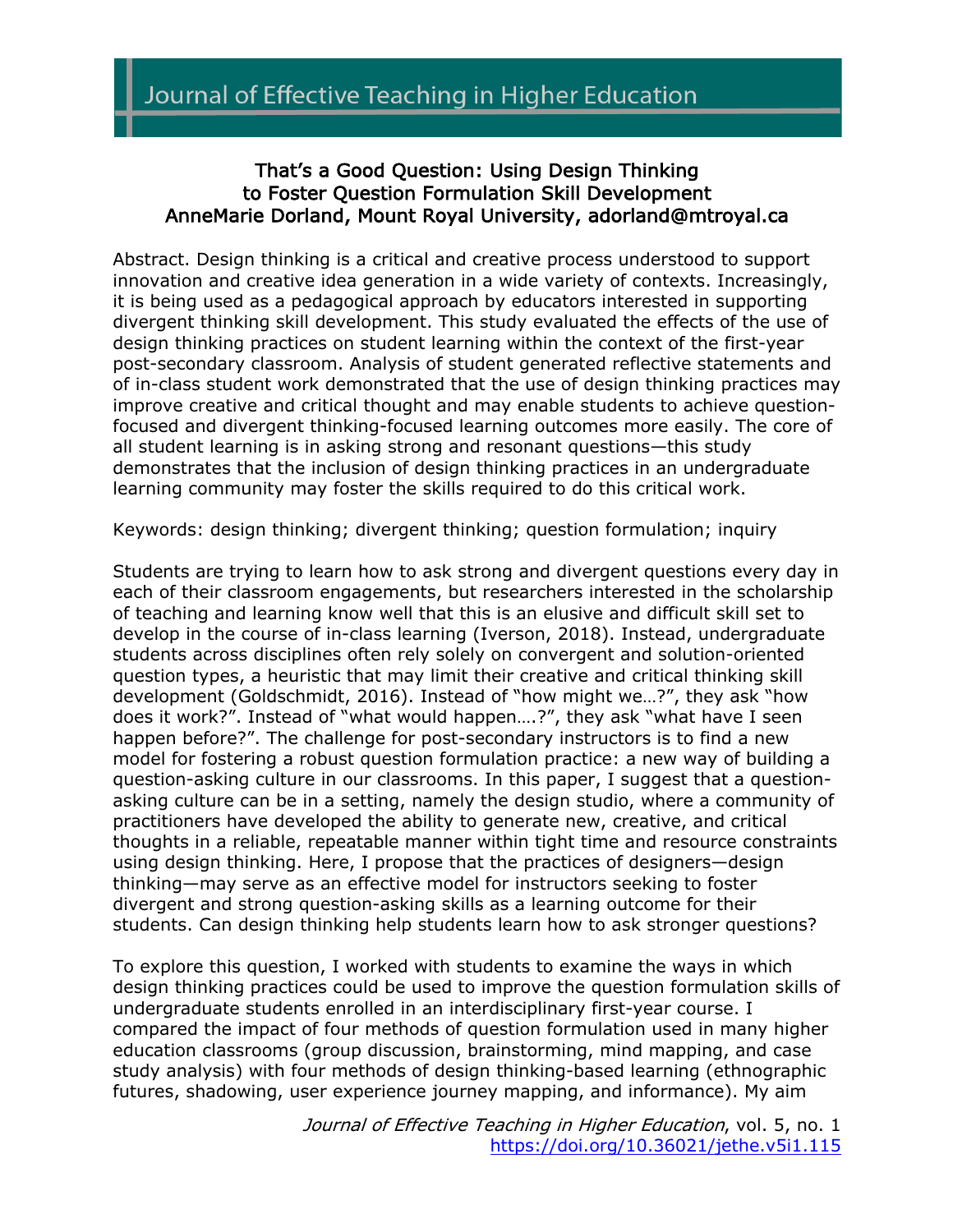was to better understand how the practices of design thinking may impact the development of a question-asking skill set among undergraduate learners and to explore the differences in the student experience of the two learning approaches.

Studies of the use of design thinking in the undergraduate classroom (Matthews & Wrigley, 2017), business settings (Kelly & Kelly, 2013), and the innovation development process (Beckman & Barry, 2007) have also shown that the use of a "designerly way of knowing and doing" (Cross, 2006) can have a strong positive impact on learning (Henriksen et al., 2017). In their work on the impact of teaching design thinking in business schools, researchers from Boise State University have demonstrated the effectiveness of the use of design thinking as a part of curriculum at the undergraduate level, suggesting that design thinking-based learning may present a powerful framework for dealing with "unstructured problems and for managing the innovation process" (Glen et al., 2015). Design thinking is becoming an ever more vital part of post-secondary education (Charosky et al., 2018) from the classroom to the massive open online course setting (Wrigley et al., 2018).

My expectation that the use of design thinking practices may lead to the development of stronger or more divergent student questions is informed by design theorist Lucy Suchman's (2011) analogy of "navigating" and "wayfinding" as two different approaches toward creating new ideas or new forms of knowledge. We anticipated that students would apply a wayfinding approach to developing questions during the design thinking-informed phase of their work—and that this approach would help further develop their strong or divergent question-asking skills.

This study of student learning and the impact of design thinking practices on divergent thinking focused learning outcomes is rooted in the particular local context (Huber & Hutchings, 2005) of the interdisciplinary, first-year undergraduate seminar classroom, and not of the design studio. As such, it provides a new perspective into the use of a design thinking-based learning approaches in an undergraduate research class. Many investigations of the use of design thinking practices examine the use of the five-stage process in corporate brand, product, and strategy development work (IDEO, 2019). In this paper, I present findings from research conducted in partnership with student participants (Earley, 2014; Winn, 1995) that explores what happens when educators use design thinking to help in the first stages of creating new thoughts and questions. Specifically, I ask this question: Do design thinking practices help students learn to ask better questions?

This microlevel examination (Williams et al., 2013) of the use of design thinking in the development of "ideamaking" (Resnick, 2017) presents evidence which suggests that design thinking-informed approaches, such as ethnographic futures; shadowing and participant observation; user experience journey mapping; and informance may help students develop the skills they need to ask strong and divergent questions during the research process. Data collected from reflective statements generated after two phases of in-class work indicates that students can learn to ask stronger and more divergent questions by using design thinking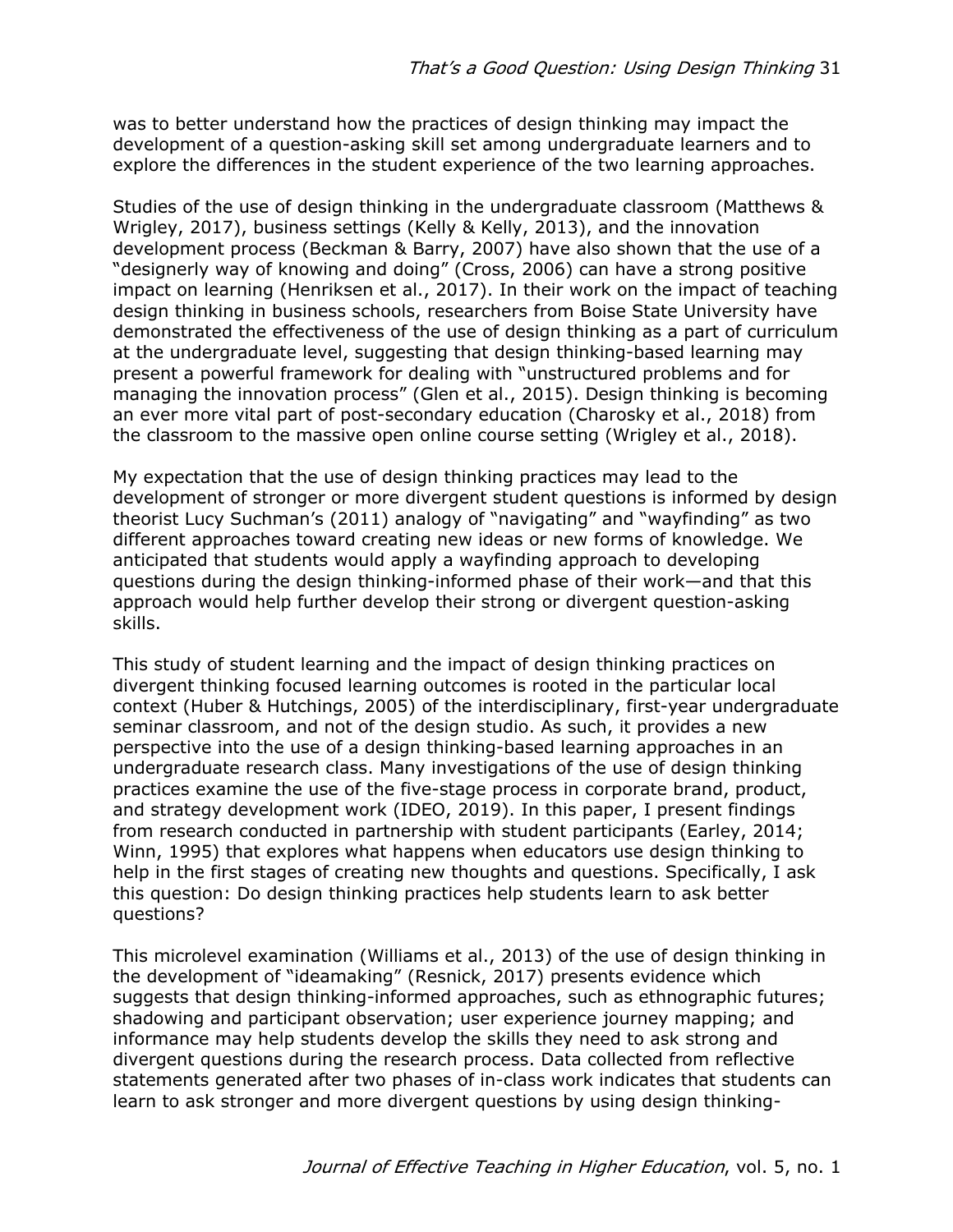oriented learning strategies to support what Resnick (2017) defines as a playground, rather than a playpen, classroom environment.

#### **Overview**

### Design Thinking

The practice of design thinking, a general term used often to describe the work of connecting creativity and innovation within an integrative series of divergent and convergent social practices, has grown exponentially since its conception in the systems engineering world of the 1960s and popularization in the fields of business in the earlier part of this century (Brown, 2008). Increasingly, design thinking (framed as a practice, protocol, or mindset) is being applied as a problem-solving heuristic in fields as diverse as K-12 education (Samberg, 2018), health care (Roberts et al., 2016), and industry (Wrigley et al., 2020). Design thinking is most often understood as an iterative and cyclical series of divergent and convergent stages through which individuals and teams can effectively solve human centered problems (Dorst & Cross, 2001). As Tschimmel and Santos (2018) have suggested, effective use of design thinking processes and protocols relies on the designer's ability to simultaneously consider human needs, the available resources, and the constraints and opportunities of a presented challenge. Most commonly, this is achieved through team based and participatory protocol or process exercises grouped into five main categories: empathy, problem definition, ideation, prototyping, and testing (Cross, 2011). Design thinking is most effectively understood as a tested and established approach to metacognition: a process of designing how one thinks about human-centered challenges and needs and of deliberately engaging in the practice of mental ambidexterity aimed at shifting reasoning and sensemaking practices within a culture of changemakers (Dorland, 2018).

### Question Asking and Design Thinking

Questions form the heart of the research process in any academic environment, but they are also the distinguishing feature of design thinking. However, the development of a robust question-asking skill set remains a challenge in teaching and learning. As Rothstein et al. (2015) have identified, learning to ask the right question is critical for student learning in the undergraduate setting—so critical that it has been listed as the foundation of 6 of the 10 "future skills" in the World Economic Forum's *Future of Jobs Report* (2018) and as key components of the majority of high impact practices proposed by Kuh (2008). Minigan and Beer's (2017) work on the Question Formulation Technique in higher education indicated that developing strong and divergent question forms remains an area of weakness in the undergraduate learning community. Hassi and Laasko (2011) have suggested that within a learning community where questions are often discouraged, individuals at any level of expertise may rely heavily on solution finding, rather than question asking, activities. The role of evaluation and feedback has also been discussed by the educational development team at IDEO, who outlined the impact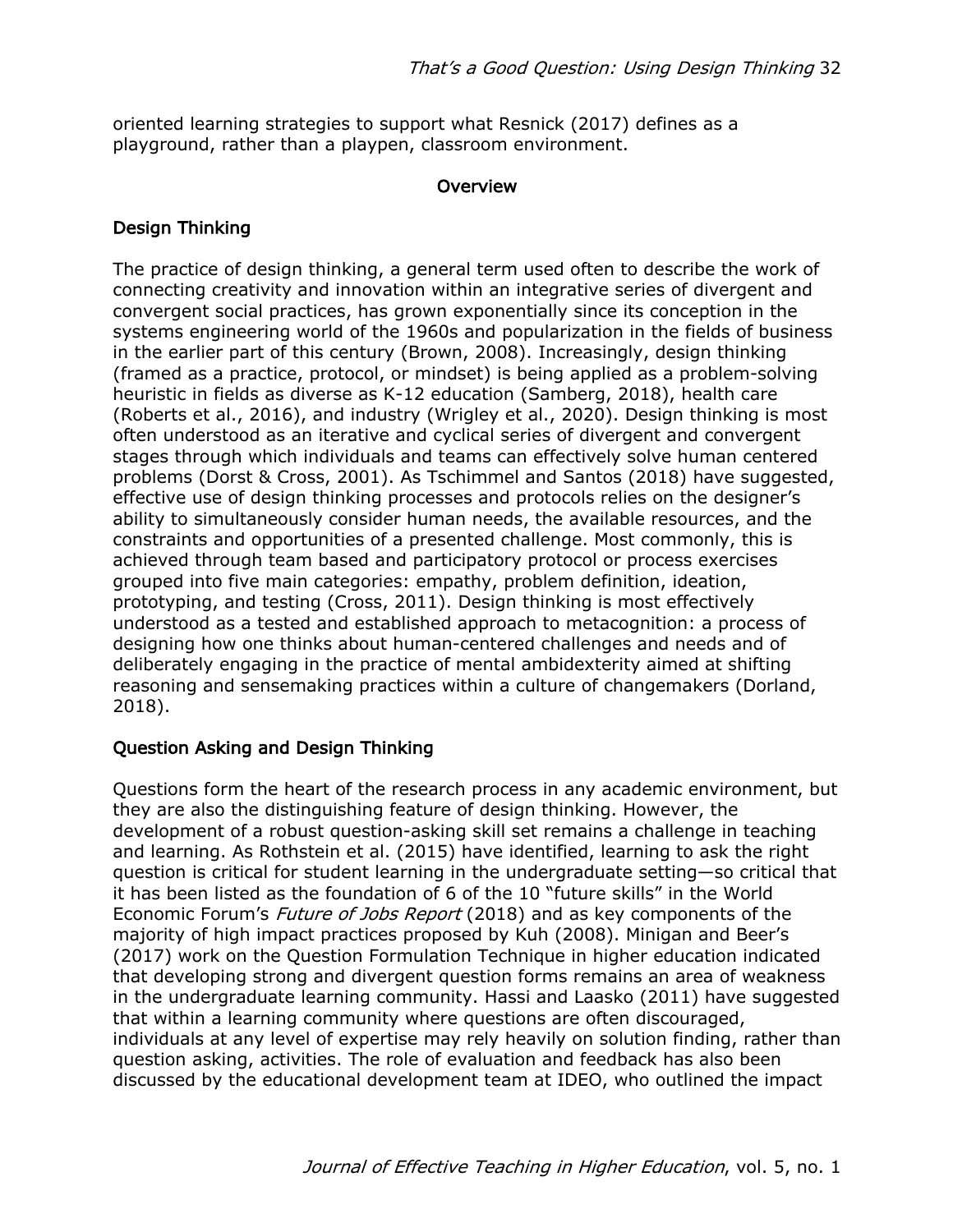that a reliance on summative evaluation practices can have on the development of question-asking skills (IDEOU, 2019).

## Addressing the Development of a Question-Asking Skill Set Using Design Thinking

The use of design thinking-based learning approaches in the undergraduate classroom may provide a new and effective way to support students in the development of their question-asking skills. Firstly, design thinking-based learning approaches may be more conducive to question asking than other research processes. As Helfand (2016) has illustrated in her work on design communities, the ability to generate divergent and convergent thought while diving ever deeper into the question-asking process is the critical skill of the designer—one which might be translated to the classroom through design thinking-based learning processes. In fact, members of design communities have reported that learning to ask questions about how a thing might be done or what possibilities arise from a unique situation is both the most critical and the most challenging part of their creative and cultural production work (Dorland, 2018). The ability to develop strong questions and to remain "curious" (Brown, 2008) for extended periods of time enables designers to generate more creative, innovative, and authentic solutions to critical social and cultural challenges (Dorland, 2018). Research conducted in undergraduate studio courses suggests that design thinking practices such as those employed in this study may be key to establishing the development of creative and critical thought in student communities as well (Rashdan, 2017).

Secondly, the use of design thinking-based learning practices may support the use of play in the development of a meaningful question-asking practice. In his work on divergent thinking processes, Resnick (2017) proposes that aspects of creative and critical thought—or the making, rather than the getting, of ideas—are premised on four key elements, each of which can be enhanced in the learning experience. Projects (or the iterative development of an idea towards a goal) provide students with a required point of focus; passion (or the alignment of learning activities with learner interest) fuels the collaborative work of a classroom; and peers provide and support reflection and reflection-in practice (Schön, 1983). Most interestingly, he also suggests that what is most often left unconsidered in the higher education classroom space is play: the deliberate implementation of opportunities to explore ideas and directions of thought. Resnick identifies two models that can support the critical and creative thinking fostered by play: the "playpen" and the "playground." Playpens, according to Resnick, provide opportunity for limited and bounded creativity and can be supportive and generative while employing clear boundaries for playful thought. The playground, on the other hand, is an analogy for an experimental space where students are able to develop and nurture their creative and critical thinking practices (Resnick, 2017).

Brown (2008) has also argued that design thinking practices, whether deployed in the studio space, the boardroom, or the classroom, are supportive of exactly this type of play-informed creative and experimental learning process. Additionally, he suggests that design thinking practices may contribute towards a better understanding of psychologist Joy Paul Guilford's (1967) foundational work on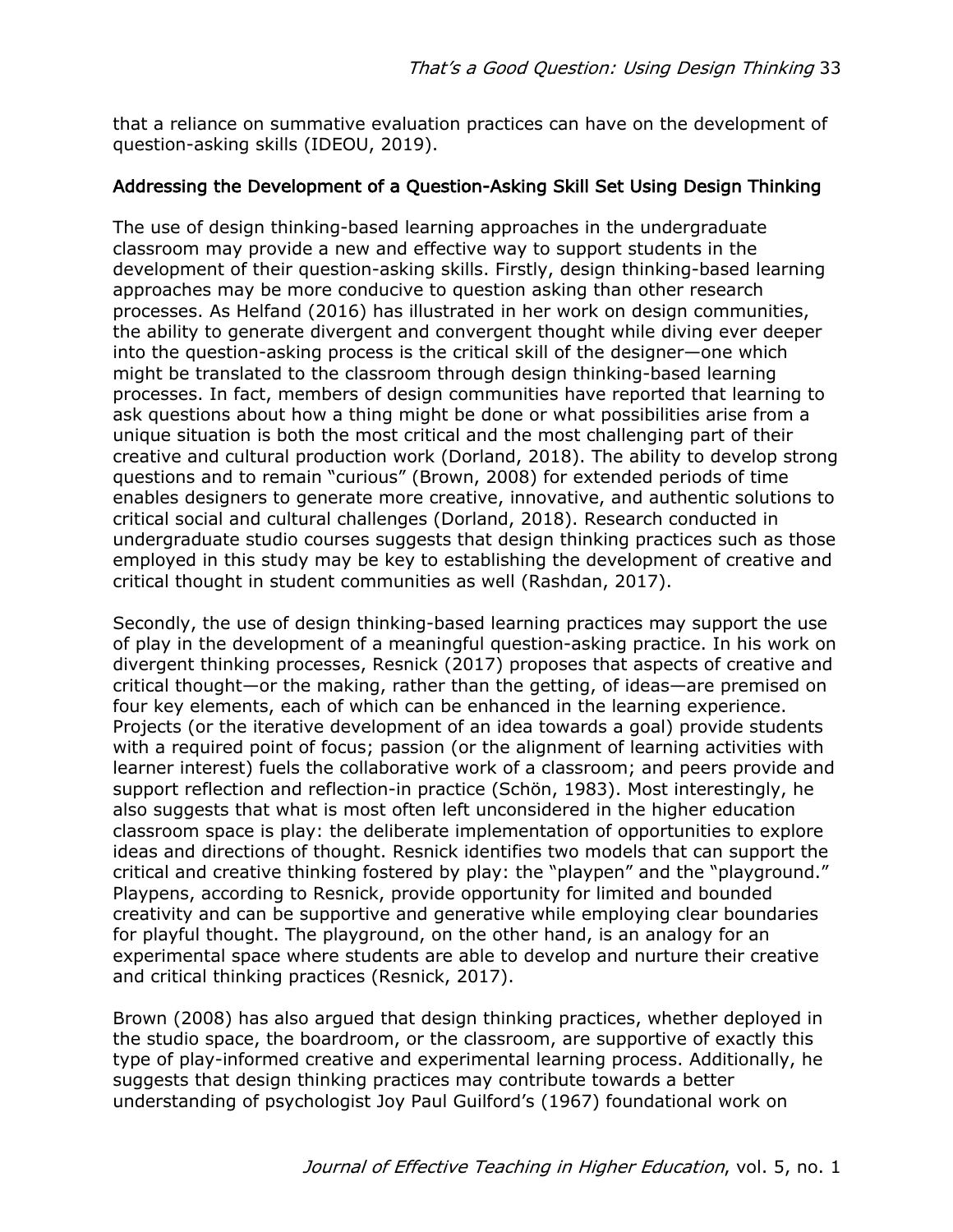convergent thinking and divergent thinking. As Guillford outlined, creative thought is reliant on both convergent and divergent thinking practices—without the balance between the two students would be unable to make use of a question-asking skill set in their innovation focused work. Student's convergent thinking practices may already be well supported: research suggest that it is incumbent on educators to foster skills in divergent processes of thought instead (Briggs, 2014).

## The Study

### Purpose

My motivation for undertaking this study of student learning was threefold. First, I am a design practitioner and researcher interested in the application of studiobased creative problem-solving strategies in the higher education classroom. Secondly, a review of the literature outlining evidence about the impact of design thinking practices in generating innovative or critical thought surfaced little on the impact of these practices in understandings of student learning. Finally, key learning objectives in the course that formed the grounding for this study included fostering and developing an understanding of the research process for students and enhancing the skills required for students to develop a research practice. As such, students were welcomed as collaborators on the data collection and analysis phases of this study whenever possible. This study assesses student experiences of design thinking-focused learning strategies by analyzing their reflections on how design thinking practices might bolster or strengthen the questioning skills that are so critical to the undergraduate learning experience. This work is guided by the following research questions:

- 1. Do participating students ask questions in a different way after engaging with design thinking practice during an interdisciplinary undergraduate course?
- 2. How is the student's learning experience affected by the use of design thinking-based learning approaches?

This study contributes to addressing a gap in the literature on both student learning and creativity, especially with respect to new options for using design thinking as a tool for research practice and critical thinking at the undergraduate level. Though this study examined the use of design thinking in a group learning and undergraduate context, the evidence generated and analyzed in partnership with student learners presents potential new areas of exploration that can be taken up by Scholarship of Teaching and Learning (SoTL) researchers interested in individual research practice skill development and the development of creative and critical thought in experiential learning environments.

### Methods

In asking how the use of design thinking-based learning approaches affected the student's question formulation processes, I chose an approach that allowed for the inclusion of student participants into all aspects of the research process (Felten et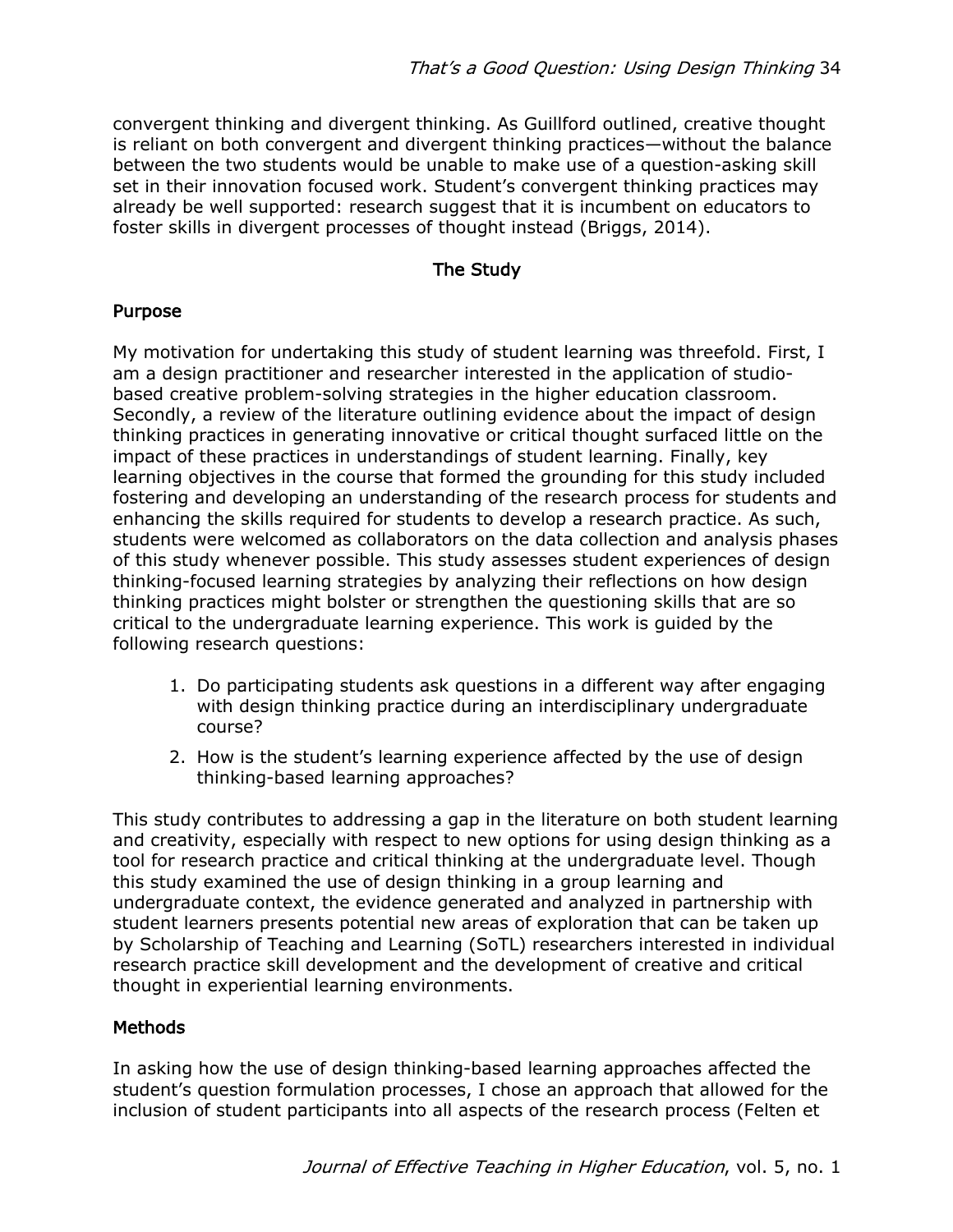al., 2013; Hutchings, 2000), including data generation and analysis. Using a collaborative approach that incorporated student learners as research partners allowed us all to focus on considerations of learning as a lived practice engaged within a community that included both instructor and student members (Lave & Wenger, 1991). This methodological approach in both data collection and analysis was aimed at generating "thick" descriptions based on "being there" (Borneman & Hammoudi, 2009), a goal that would have been impossible to realize without the collaborative input of student participants.

## **Participants**

For the purposes of this study, I collected data in from two sections of a first- year, interdisciplinary, and inquiry-based course at a large research-focused Canadian University. The sample was made of two relatively small classes (with fewer than 30 enrolled students per section), and 95% of students in each section consented to participate and to include their work as part of the data set ( $n = 37$ ). Students who did not chose to consent to participate in the project ( $n = 2$ ) were able to expunge their class work from the final data set (including their reflective statements and question samples) and to debrief their experience individually with the course instructor.

The classes met twice a week for a 90-minute course focused on developing a personal research practice. The course context that forms the basis for this study was open to any student with less than one year of course credit at the institution (regardless of major, GPA, or faculty designation). Students came from eight disciplines of study and were enrolled in the faculties of arts, engineering, science, education, social work, and kinesiology. All participants in this study self-identified as first-year undergraduate students aged 17–23, and the course that provided the context for this study was taken during their first term of study at the university. This is especially important because this meant that student participants were engaging with some of these learning outcomes and learning practices for the first time and were participating in research on their own learning for the first time as well. The instructor for this course taught both sections included in this study and brought a background in qualitative research and design practice to their work as a facilitator and guide for student learning.

# Procedure and Data collection

Data was collected during 12 observation opportunities for each section of the course (with a total of 24 observation opportunities). The data generated by both course sections was combined for the purposes of analysis, and the amalgamated data set is presented and discussed below. Student participants in this study were recruited by a research assistant with no connection to class work or course evaluation during the first day of class. They were given the opportunity to review the study protocol, the Conjoint Faculties Research Ethics Board (CFREB) ethics approval statement, and the study's alignment with the learning outcomes of the class and discuss the details of participation with the research assistant. Informed consent for participation was granted by students after this initial briefing session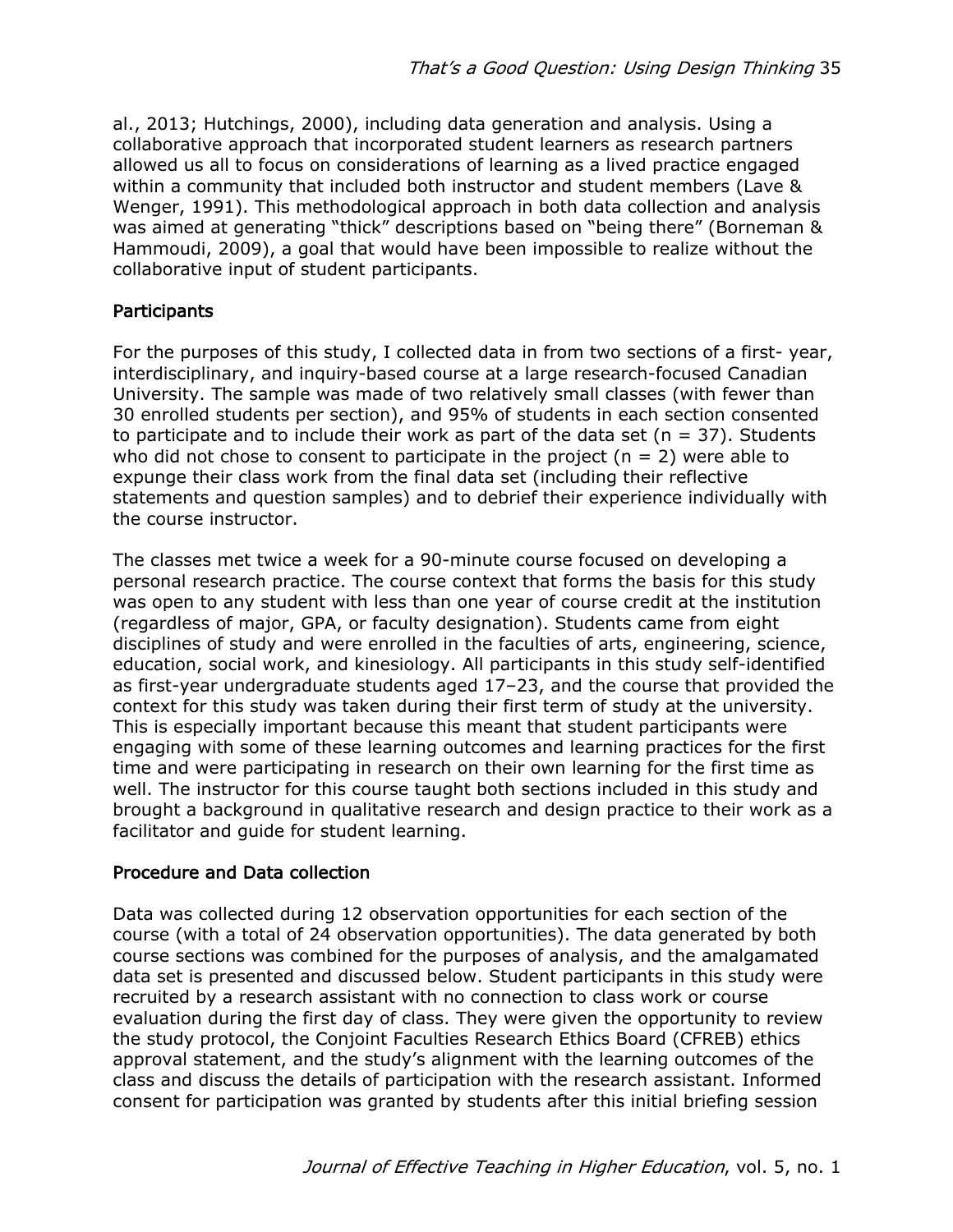with the research assistant and re-confirmed at the end of the study prior to the final debriefing session.

The process of doing this project in the classroom is outlined in figure 1 below.

# Figure 1

Study Timeline and In Class Exercise Protocol



In this class, students were working on developing a research program in support of innovation. They were tasked with working in groups to research a challenge area (for example, new forms of climate friendly farming) and to use their research to generate an idea for an innovation that would address the challenge area in a meaningful way. The final assignment for this class was a research poster, a written essay, and a public innovation presentation.

I began this study by collaborating with students on a baseline definition of a "strong or divergent question." During the first week of class, students participated in a facilitated exercise where they identified the characteristics of "strong or divergent" and "weak or convergent" questions (as outlined in Table 1, below). This guiding taxonomy of strong and weak question types was then made available to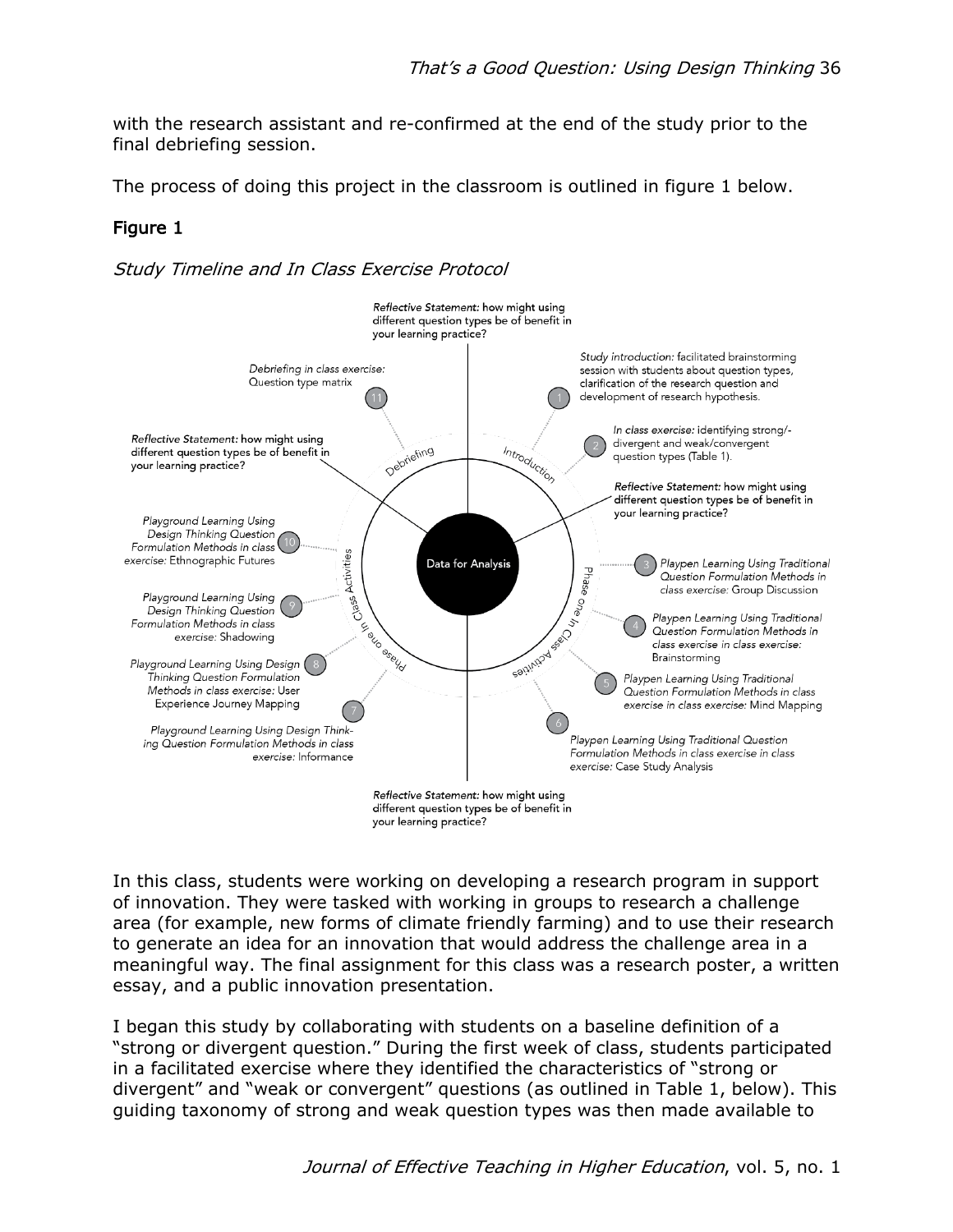students for their use on the course management platform (and was referred to during course work throughout the rest of the term). After this facilitated exercise, students were prompted in their course management platform to write a brief reflective statement (>200 words) about how asking strong and divergent questions may be of benefit in their learning practice.

## Table 1

Student Generated Taxonomy of Weak/Convergent and Strong/Divergent Question **Types** 

| Question type | Weak/Convergent questions                           | Strong/Divergent questions                        |
|---------------|-----------------------------------------------------|---------------------------------------------------|
| Row 1         | Easily solved.                                      | Are difficult to solve.                           |
| Row 2         | Are answered based on my<br>prior knowledge.        | Require new experiences for<br>me to answer them. |
| Row 3         | Have answers that don't<br>generate more questions. | Breed new questions for me<br>to think about.     |
| Row 4         | Don't make me think.                                | Make me think about new<br>things.                |
| Row 5         | Aren't very interesting to<br>others.               | Are interesting to others.                        |
| Row 6         | Lump things together.                               | Blow things apart.                                |

### Phase One: Playpen Learning Using Traditional Question Formulation Methods

Students then spent the next four class sessions (two weeks of course time) engaging in facilitated group discussions aimed at generating question statements that they could use in their research on the common course project. This portion of the study was defined as the "playpen" phase. These facilitated discussions employed the following traditional (non-design thinking oriented) strategies of question generation:

- 1. Group discussion
- 2. Brainstorming/mind mapping
- 3. Research using secondary sources of peer reviewed scholarship
- 4. Discussion based case study analysis

In each of the sessions, students were grouped in small teams of five team members or less and were tasked with generating questions that they felt would guide their research process moving forward. Questions were tracked by writing them on sticky tabs coded numerically for future categorization and all generated questions were collected at the end of the session, transcribed to a shared document posted on the course management platform, and kept for debriefing at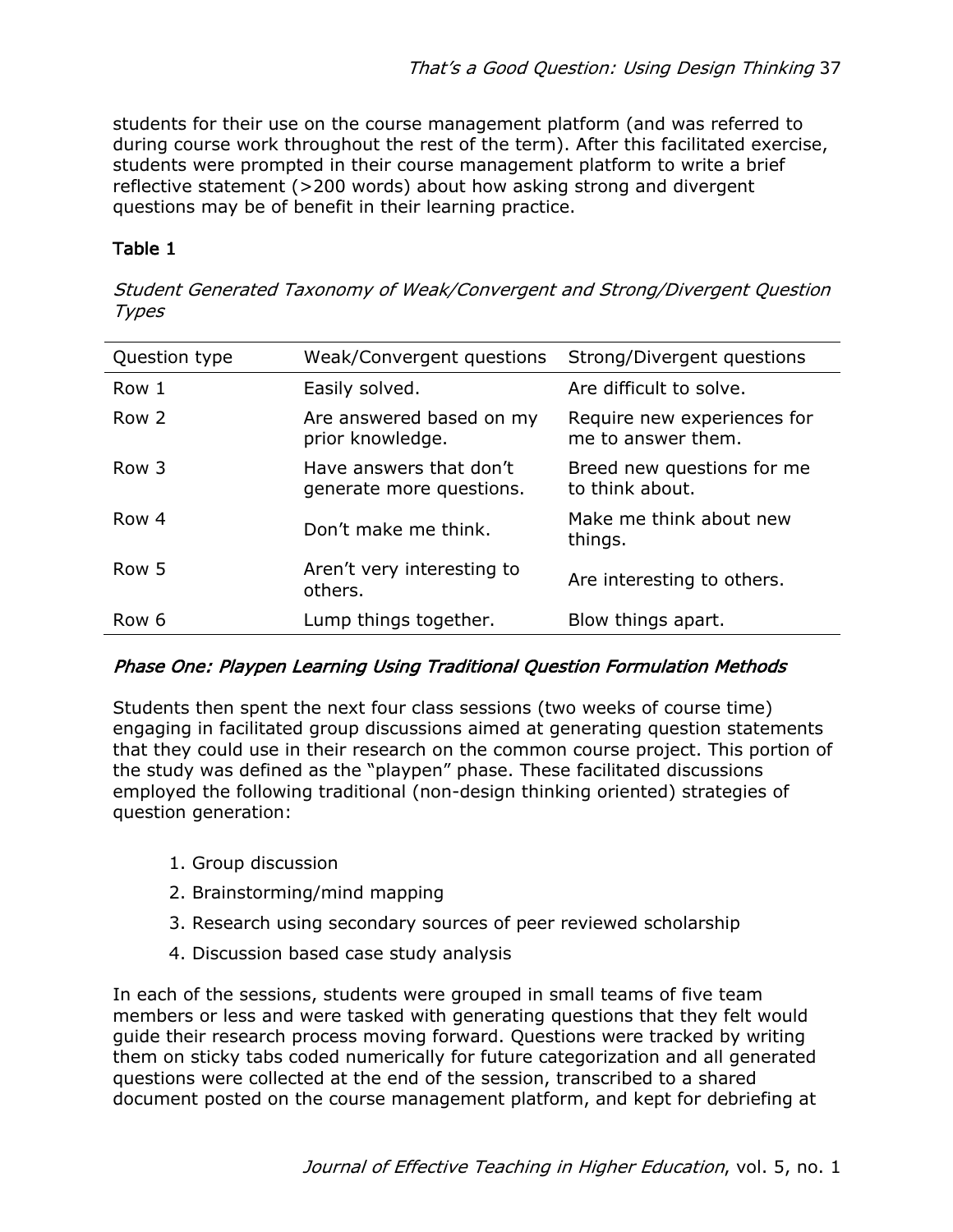the end of the project. At the end of these four sessions, students were prompted in their course management platform to write a brief reflective statement (>200 words) on their experience of generating guiding questions for researching the common class project using the traditional (non-design thinking) strategies deployed in this phase of the course work.

## Phase Two: Playground Learning Using Design Thinking Question Formulation Methods

Students then spent time in the next four classes working with design thinking methods to generate question statements. This phase of the work required additional work on behalf of the course instructor and the students as many of the design thinking methods engaged in this phase required adapting to new skills and approaches as part of the research process. This portion of the study was defined as the "playground" phase. Questions were tracked in the same manner as phase one (with sticky tabs coded using numeric indicators) and transcribed for use during debriefing in a common document. This second set of four facilitated sessions employed the following strategies to help students generate guiding questions for the common class project:

- 1. Ethnographic future studies (wherein students used samples of media representations of the future to conduct desk-based hypothetical ethnographies of future states and to generate new questions about what might be possible in that future).
- 2. Shadowing (whereby students embedded within a social setting of their choice to develop an understanding of a different context and to generate questions from the point of view of a different person with a different perspective than their own).
- 3. User experience journey mapping (wherein students mapped the experience of a subject involved in a possible solution to the class project to generate questions that the subject might pose at any given intersection on their journey).
- 4. Informance (whereby students studied a social practice and then used performance to share that social practice with team members who asked new kinds of questions about the performance itself).

At the end of these four sessions, students were again prompted in their course management platform to write a brief reflective statement (>200 words) on their experience of generating guiding questions for researching the common class project using the strategies deployed in this phase of the work.

In order to debrief the study findings and to engage students in further collaboration on this study, student participants did a sorting exercise of all questions generated in phase one (playpen) and phase two (playground) classes, using a matrixed version of the original taxonomy of strong/divergent and weak/convergent question types generated at the beginning of the study. Students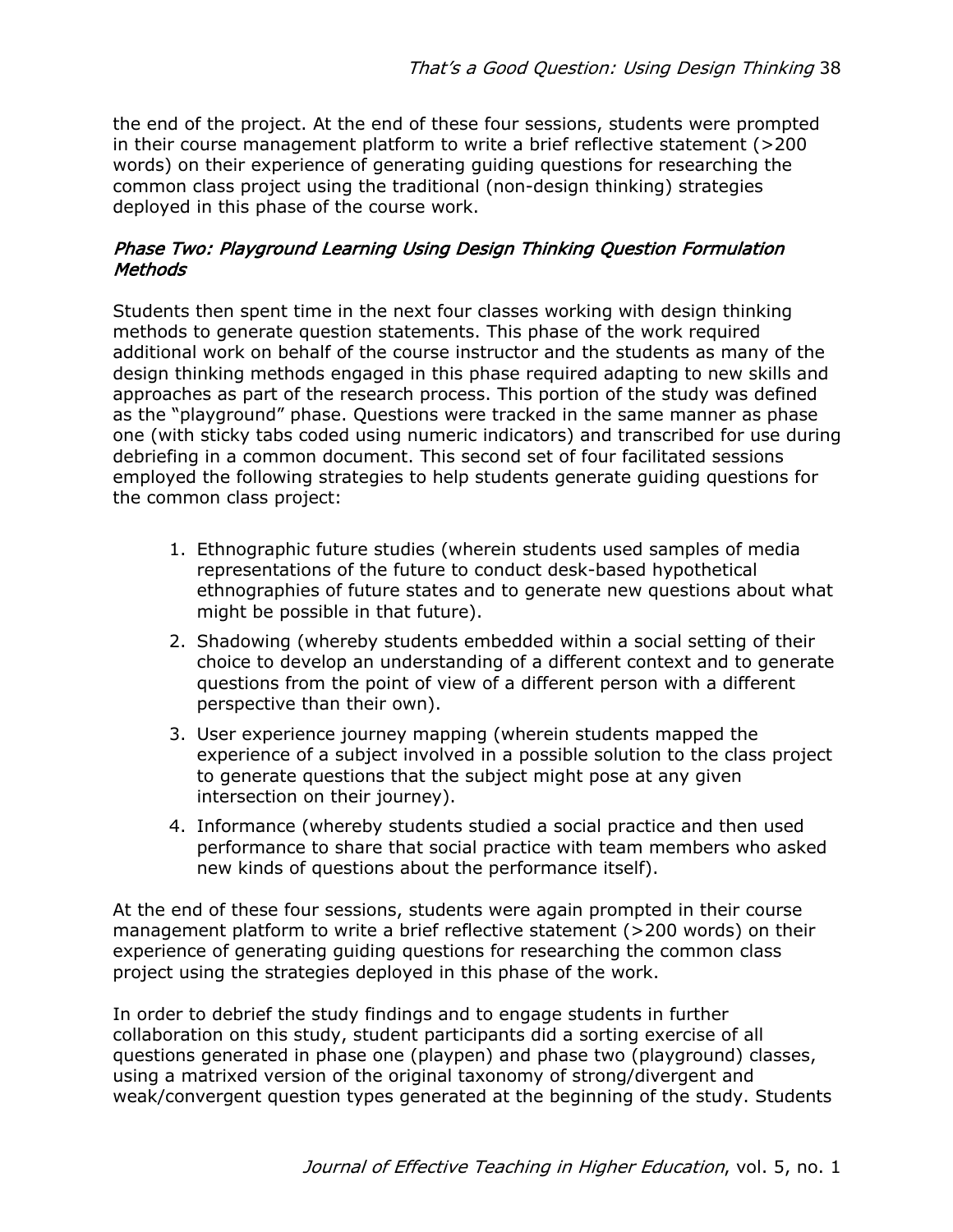worked with their peers to place the question sticky tabs on the large wall sized matrix in a way that would indicate their placement on the continuum of strong/divergent to weak/convergent question forms using the particulars of each type identified in the taxonomy. Students were not able to see whether the questions had been generated during the first or second phase of the project during this sorting exercise, and the questions used were not sorted into teams or groups (and were rather compiled as one common pool or selection). A class discussion followed which provided an opportunity to contextualize study findings, member check the conclusions drawn by the principal investigator, and identify areas of future research or study limitations in collaboration with the student participants. Finally, students met separately with a research assistant who conducted a group discussion focused on the research questions identified at the beginning of the study, and the student's self-evaluation of their question formulation skill development. At this informal gathering, students were also invited to share their experience with the different learning practices employed during both phase one and phase two of the study. The research assistant also shared results of their sorting exercise with students at this time.

#### Data Analysis

After the collaborative data collection work was finalized, I used qualitative content analysis to derive coding categories directly from the collected and transcribed data (Braun & Clarke, 2006; Hsieh & Shannon, 2005). To do so, we—the principal investigator and a research assistant—read the data broadly as a whole to develop a contextual understanding of the student perspective. I then employed thematic content analysis to examine the data for commonalities in order to better understand the student experience of phase one and two of the study and to generate coding categories.

Initial coding categories developed from this close reading were then shared on the course management platform with student participants as a form of member checking. One coding category was adjusted for clarity based on the feedback shared by students. All other coding categories were found to be well aligned with the responding student's experience of their learning in class. Data collected through the reflective statements and the student-generated question strength continuum was then analyzed by the principal investigator using qualitative data analysis software. To establish intercoder reliability, a blind sample of data was then recoded by a research assistant. The intercoder reliability was 93%, providing additional validation to the coding scheme.

### **Findings**

This study explores student experiences of design thinking-focused learning strategies and their reflections on how the design thinking practices originating in the creative studio might bolster or strengthen their questioning skills. The following research questions formed the foundation for this research: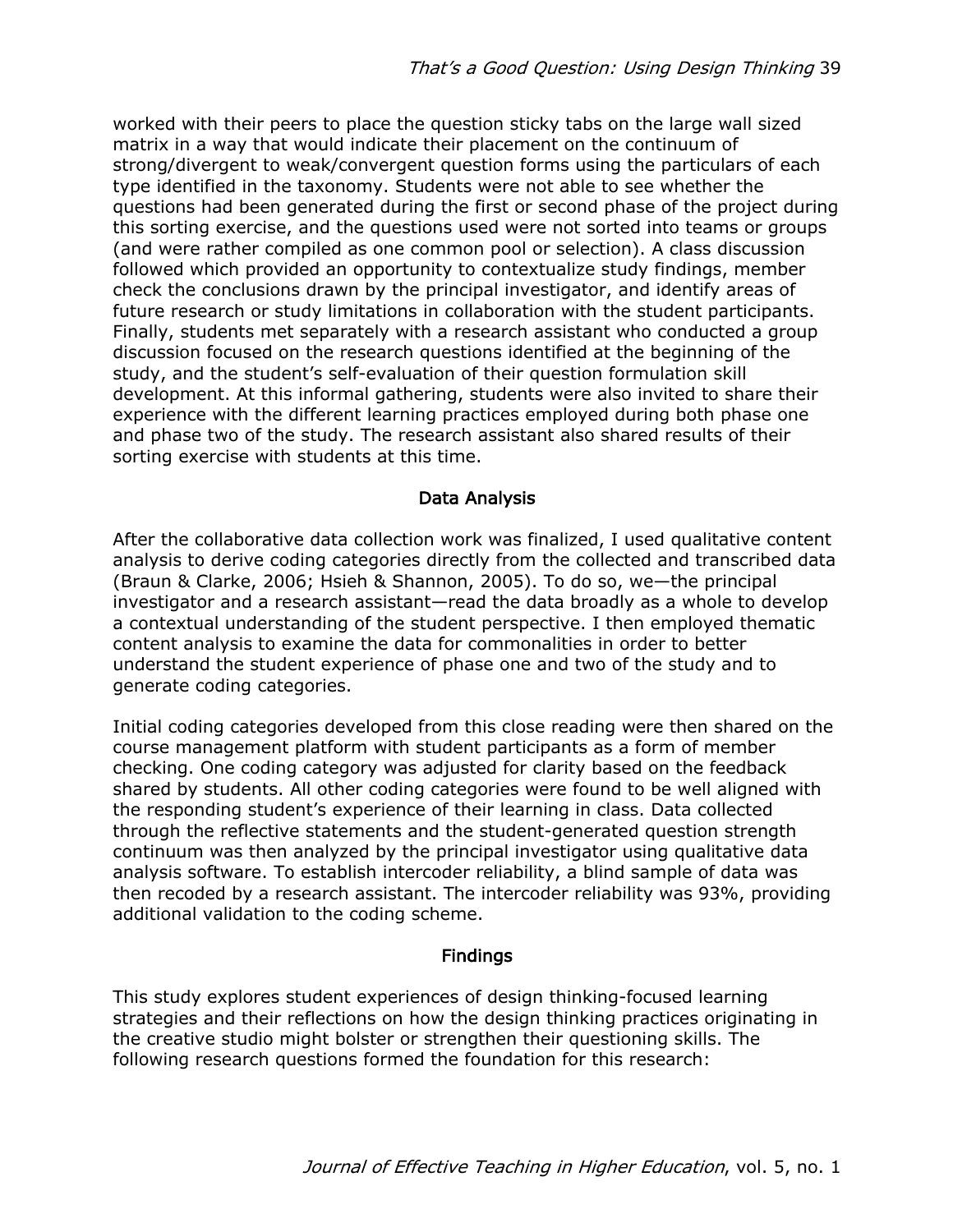- 1. Do participating students ask questions in a different way after engaging with design thinking practice during an interdisciplinary undergraduate course?
- 2. How is the student's learning experience affected by the use of design thinking-based learning approaches?

Coding of the reflective statements generated after in class work during both the playpen (first) and playground (second) phases of the study ( $n = 74$ ) generated the themes listed below. There was no indicated difference between common and uncommon themes in the analysis process. Themes included

- 1. Producing unexpected or new directions for further research
- 2. Generating possible solutions to the larger class project
- 3. Contextualizing or exploring the larger class project
- 4. Decoding or evaluating thinking processes
- 5. Testing possible solutions to the larger class project
- 6. Uncovering assumptions or gaps in knowledge
- 7. Building on pre-existing knowledge basis
- 8. Drawing from the lived experiences of others
- 9. Identifying unknown particulars of the larger class project

# Phase One: Playpen Learning Using Traditional Question Formulation Methods

The number of reflective statements generated using "playpen" learning strategies (group discussion, brainstorming or mind mapping, secondary peer reviewed research, and case studies) that included content related to each theme is outlined below in Table 2. Student-generated reflective statements often corresponded to more than one thematic code, though that was not always the case. In this phase of the study, most students reflected on the facets of the larger class project that were unfamiliar or unknown. Eighteen student participants discussed the complexities of identifying unknown particulars of the larger project as the key contribution of their question-asking process.

One student participant commented on the theme of *identifying unknown* particulars of the larger class project:

Doing questions through the group work helped me understand more about the bigger challenge and now I know what I need to research more about. I didn't understand the bits involved and now it is coming together. (Student 6)

Other students (68%) focused their reflections on the way that asking questions through group discussion and brainstorming (or mind mapping) helped them build on their preexisting knowledge basis. In particular, students reflected on the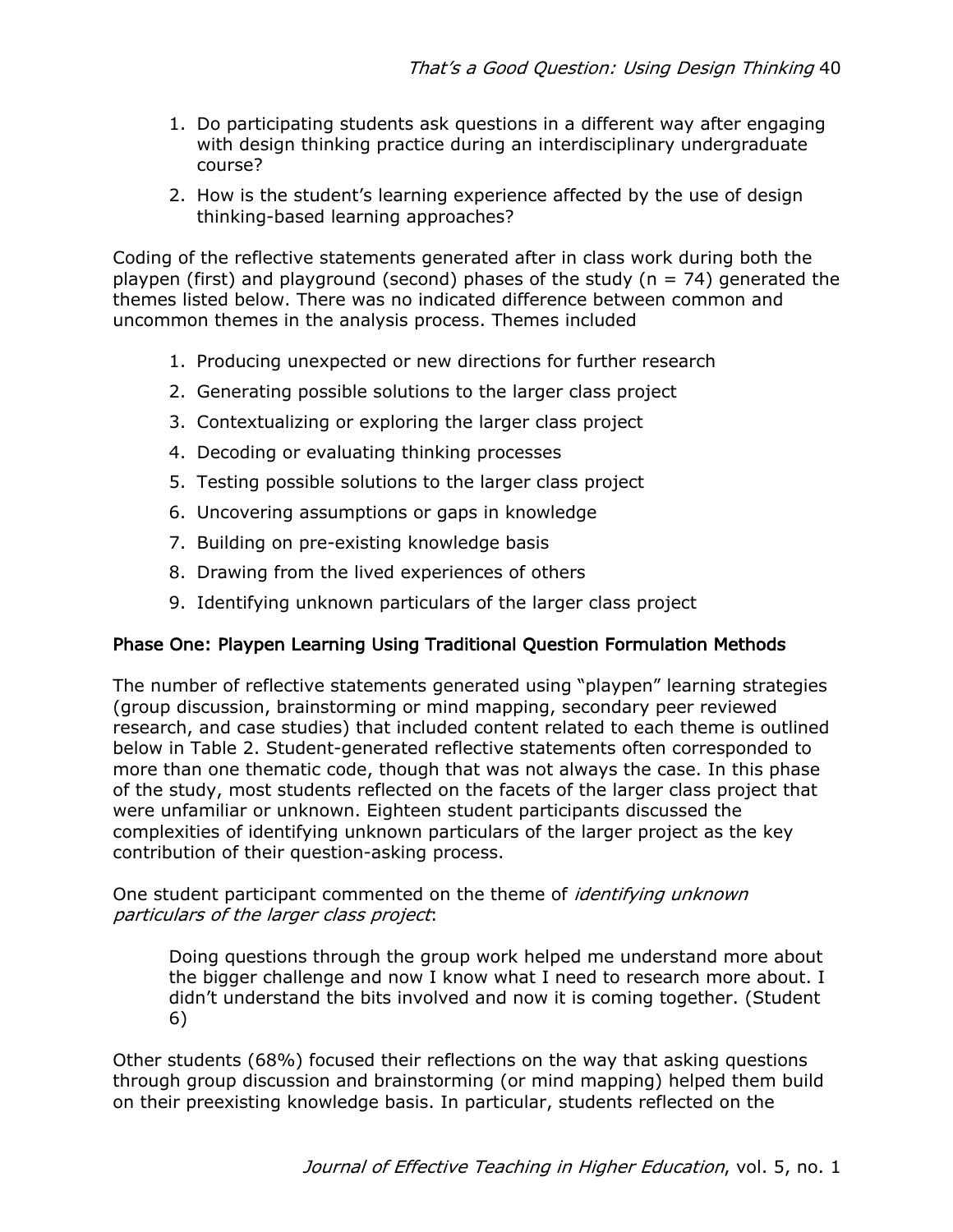commonalities of their experience and knowledge and the complexities of the class project:

I asked questions about how this is the same as some of the things we do because the things we do aren't all that different than what's happening in the rest of the world. Everyone is the same and if we just ask questions about things we can understand then we can find what we have in common and use that to create a good solution. (Student 14)

A common theme in student reflections generated after the four classes in which they developed questions through group discussion, brainstorming or mind mapping, the use of secondary peer reviewed research, and case studies was the overwhelming nature of questions themselves and the tendency of questions to prompt unexpected or new directions for further research. One of the 23 participants who reflected on this theme noted the following:

You ask a good question but you can't just use that. A question just makes everyone else in the group go off in a new direction and you can't bring it back to what you are supposed to be thinking about. Having a group for this part was hard and having to jump in with more questions everyday just confused us (Student 19)

# Table 2

| Variable         | Thematic categories                                            | N  | $\%$  |
|------------------|----------------------------------------------------------------|----|-------|
| Row 1            | Drawing from the lived experiences of others                   |    | 0.03% |
| Row 2            | Decoding or evaluating thinking processes                      | 2  | 0.5%  |
| Row 3            | Uncovering assumptions or gaps in knowledge                    | 4  | 1.0%  |
| Row 4            | Producing unexpected or new directions for further<br>research | 5  | 13.5% |
| Row 5            | Testing possible solutions to the larger class project         | 13 | 35.1% |
| Row <sub>6</sub> | Contextualizing or exploring the larger class project          | 17 | 45.9% |
| Row 7            | Identifying unknown particulars of the larger class<br>project | 23 | 62.1% |
| Row 8            | Building on pre-existing knowledge basis                       | 25 | 67.5% |
| Row 9            | Generating possible solutions to the larger class<br>project   | 29 | 78.3% |

Thematic Analysis of Phase One Reflective Statement Responses

## Phase Two: Playground Learning Using Design Thinking Question Formulation Methods

The number of reflective statements using the design thinking-based learning strategies (ethnographic future studies, shadowing and participant observation, user experience journey mapping, and informance) that included content related to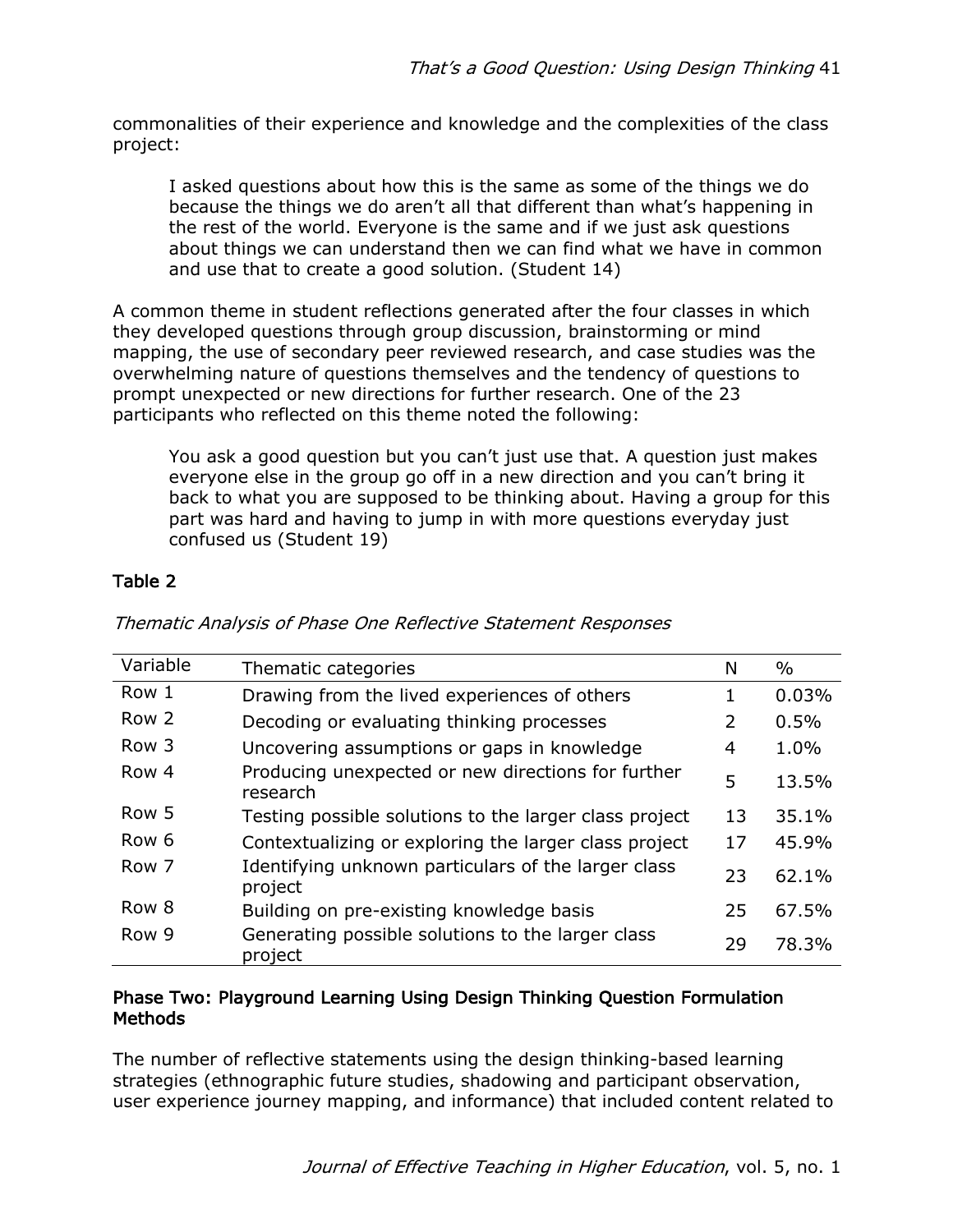each theme is outlined below in Table 3. Again, student-generated reflective statements often corresponded to more than one thematic code, though that was not always the case. Two student-generated reflective statements did not correspond to any of the identified themes.

## Table 3

|  | Thematic Analysis of Phase Two Reflective Statement Responses |  |
|--|---------------------------------------------------------------|--|
|  |                                                               |  |

| Variable         | Theme                                                          | N  | $\%$  |
|------------------|----------------------------------------------------------------|----|-------|
| Row 1            | Generating possible solutions to the larger class<br>project   | 7  | 18.9% |
| Row 2            | Decoding or evaluating thinking processes                      | 11 | 29.7% |
| Row <sub>3</sub> | Building on pre-existing knowledge basis                       | 14 | 37.8% |
| Row 4            | Contextualizing or exploring the larger class project          | 16 | 43.2% |
| Row 5            | Testing possible solutions to the larger class project         | 19 | 51.3% |
| Row <sub>6</sub> | Producing unexpected or new directions for further<br>research | 23 | 62.1% |
| Row 7            | Uncovering assumptions or gaps in knowledge                    | 24 | 64.8% |
| Row 8            | Identifying unknown particulars of the larger class<br>project | 27 | 72.9% |
| Row 9            | Drawing from the lived experiences of others                   | 30 | 81.0% |

In this second phase of the study, far more reflective statements focused on the importance of drawing on the lived experience of others as key in their question generating process (77%). In these statements, students reflected on the role of moving outside of their own knowledge base and their own context to learn more about the complexities of the larger class project from the point of view of others, and 21 students mentioned "getting outside your own bubble" or "leaving your comfort zone" as part of developing a strong or divergent question.

I wasn't thinking of what questions to ask about how a solution might work before doing this part of the class. I was just thinking about what might work, but I can see more about impact now than I did then. (Student 3)

There are lots of sides to the problem but we already knew more about that. I didn't really think of how many people or what kind of people were involved now and I'm asking more interesting questions now that I do. (Student 18)

Additionally, students reflected on the role of their questions in testing possible solutions and in evaluating their own thinking process. Fully half of all submitted statements included reflections on the role of using the questions generated at the beginning of the process to better understand the validity of the solution that they would propose at the end. One participant noted the following: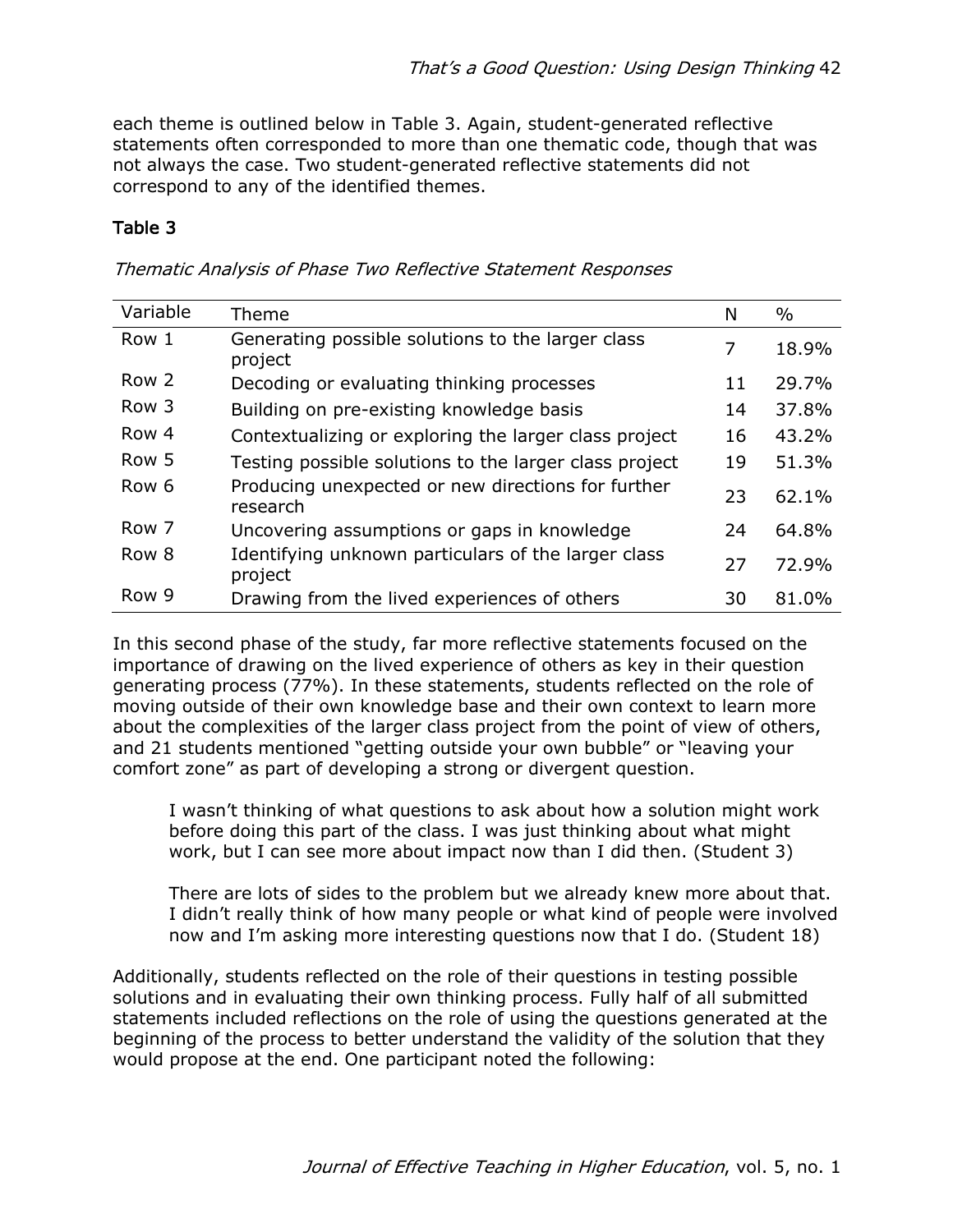Without the good questions that came from the interview I wouldn't have a way to know if my proposal would work or not. Now I have something to navigate with. (Student 21)

### Debriefing and Question Sorting Exercises

Some of the most interesting outcomes from this study came from the debriefing exercise that students completed after phases one and two of the collaborative data collection work. As mentioned above, students helped define the collective understanding of the role of design thinking practices in the question formulation process by generating a taxonomy of strong and weak question types (Table 1) at the beginning of the study. All enrolled students ( $n = 39$ ) took part in the generation of this taxonomy during their class time.

This taxonomy was used in the debriefing exercise conducted after the collection and analysis of the phase one and phase two data. After a group discussion about the merits of convergent and divergent thinking practices students worked collaboratively to plot all of the questions generated during their in-class work onto a large 2 x 2 matrix, which is shared below. Questions generated during phase one of the study (using learning strategies such as group discussion, case studies, secondary peer reviewed research, and brainstorming or mind mapping) are indicated in Figure 1 below using a red dot. Questions generated using phase two of the study (using design thinking-focused learning strategies such as ethnographic future studies, shadowing and participant observation, user experience journey mapping, and informance) are indicated in Figure 1 using a blue dot. Students did not know which questions were generated during phase one and phase two of the study and placed questions onto the matrix based on their current interpretations of the question itself.

This matrix indicates that students were more likely to categorize questions generated during the "playpen" phase of the study as weak and convergent in nature (58% of total questions generated during phase one) and, conversely, more likely to categorize questions generated during the "playground" phase of the study as strong and divergent in nature (52% of total questions generated in phase two). Students debated the placement of each question in the matrix, with many landing in (as one participant described) the "in between zones" of divergent/weak questions (23%) and convergent/strong questions (18%). Fully 85% of the questions generated in the "playground" (with the learning strategies generated using design thinking) were categorized as strong, with either a divergent or a convergent focus.

As part of the debriefing process, students worked as a group to generate a representative question from each quadrant of the two by two matrix, as indicated in Figure 2 below.

One participant shared in the final reflective statement for the class that she completely revised her approach to both generating and using questions in her research work as a result of this sorting exercise: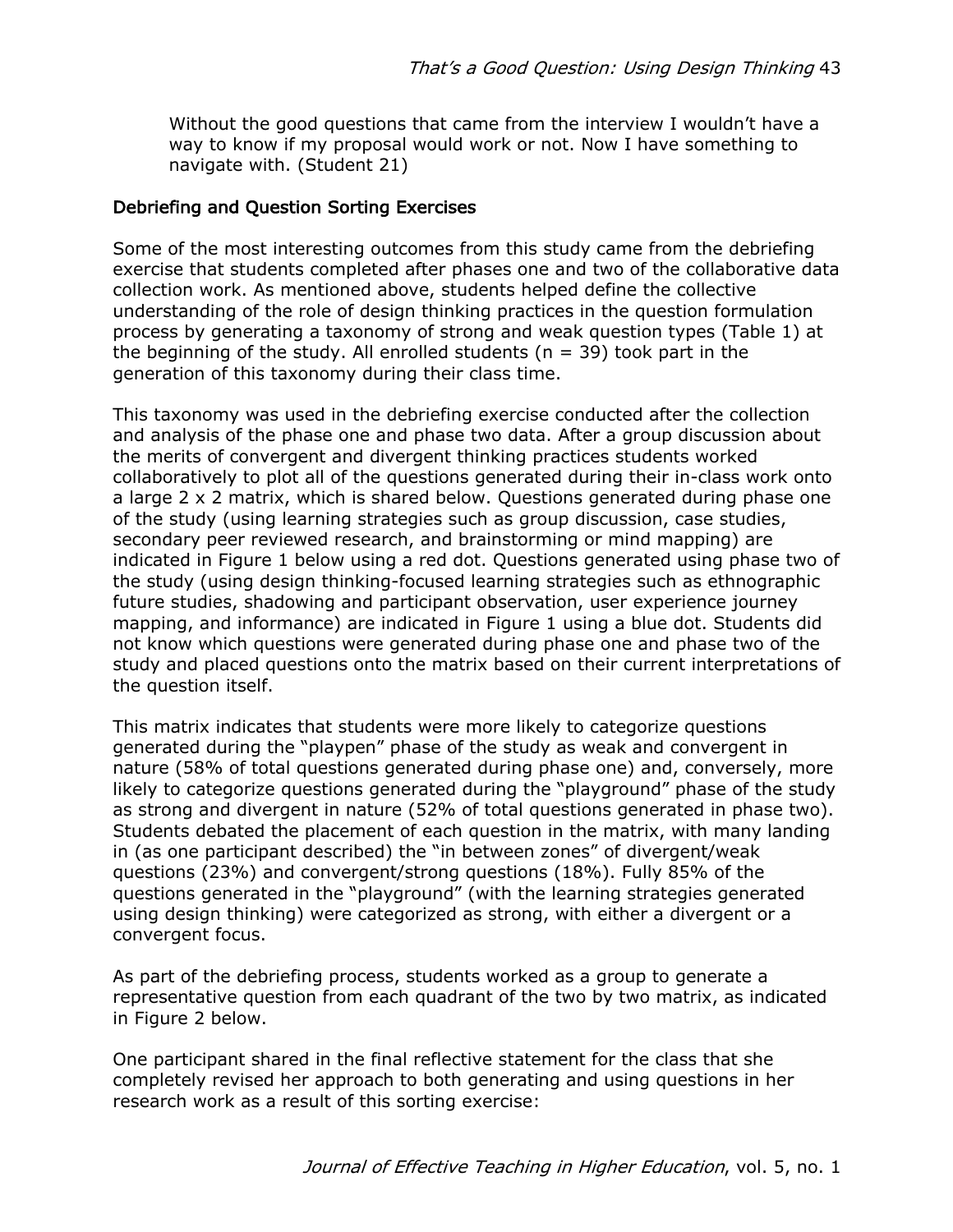I never thought about how I could make the question do the work when it came to setting my direction. I always used the questions that were clearest, but I think the ones I liked best and that I identified with were more the ones that led you in a million directions and made you think a little harder. (Student 12)

## Figure 2

Student Generated Matrix of Question Types

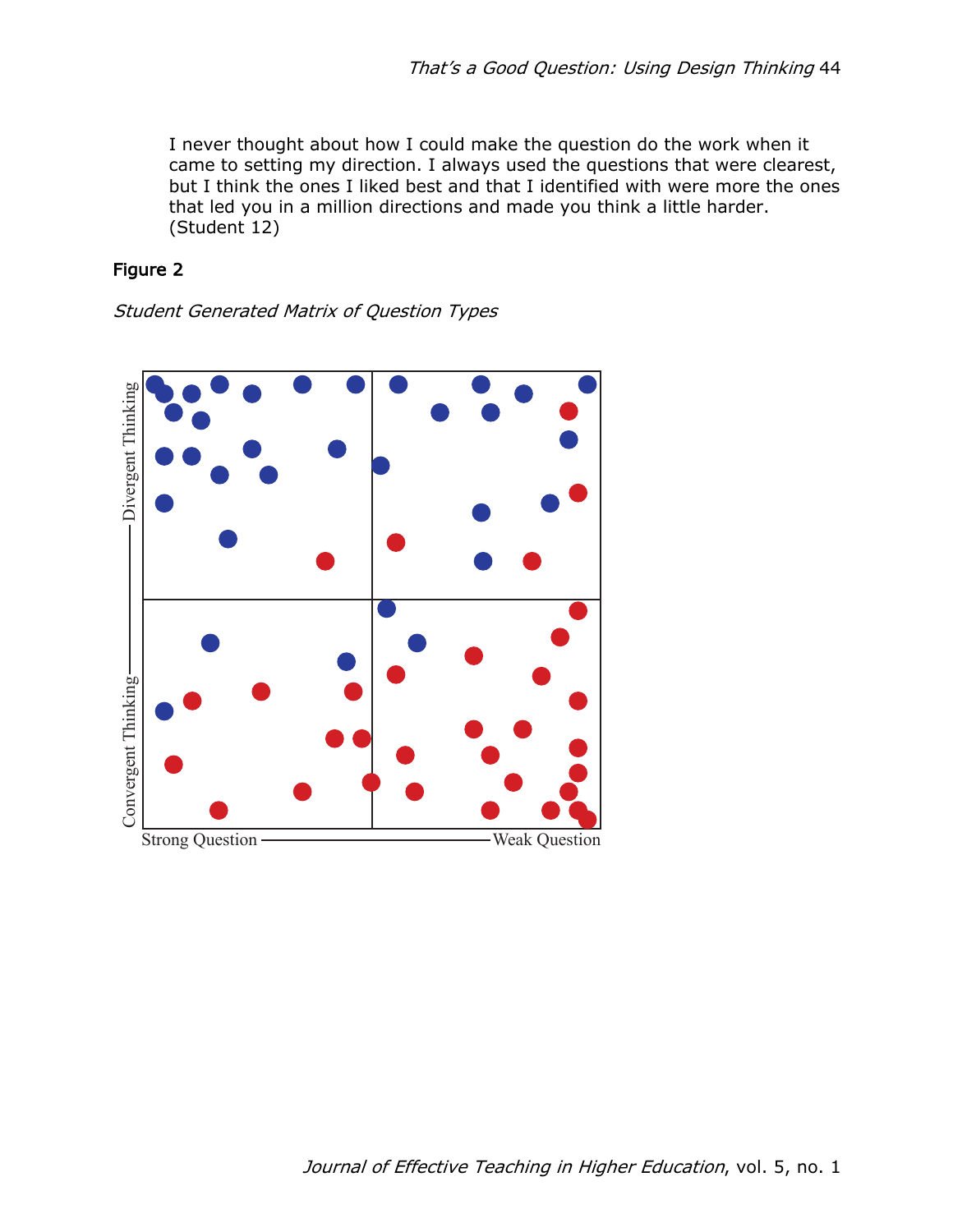# Figure 3

Student Generated Matrix of Question Types with Representative Questions



### **Discussion**

This study examined whether students could learn to ask stronger and more divergent questions by using design thinking-oriented learning strategies to support what Resnick (2017) defines as a playground, rather than a playpen, classroom environment. I analyzed the differences and commonalities between reflective statements generated by student participants after engagement with what I defined as "playpen" learning strategies (including group discussion, case studies, secondary peer reviewed research, and brainstorming or mind mapping) and "playground" or design thinking-oriented learning strategies (including ethnographic future studies, shadowing and participant observation, user experience journey mapping, and informance). I asked how students defined strong/divergent versus weak/convergent question forms, how they experienced generating questions using different types of learning strategies, and how they understood their own work in relationship to divergent and convergent thinking paradigms after having reflected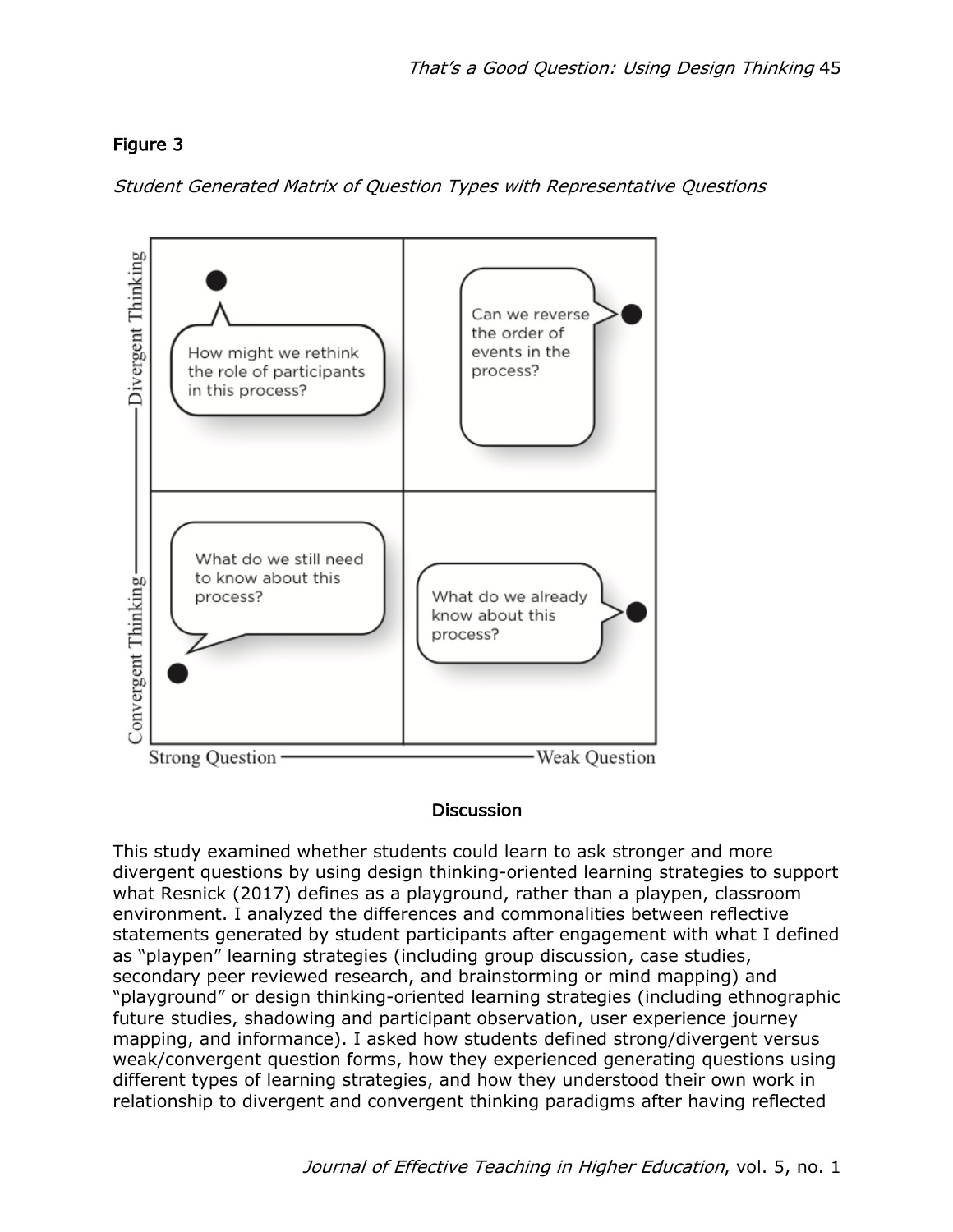upon different learning practices. The intent of this research was to better understand whether a "playground," or design thinking-oriented environment truly supported the development of creative and critical thinking skills in first year undergraduate learners.

The key findings about the impact of design thinking on this particular aspect of student learning can be grouped into two larger categories which align with the literature in the field of innovation and creativity (most notably the work of Guilford, 1967): convergent processes and divergent processes. First, the evidence suggests that the use of design thinking as a learning strategy supports and nurtures the development of divergent thinking approaches with respect to the activities of cognition, production, and evaluation. Secondly, the evidence suggests that the use of playpen (or limited creativity) learning strategies can still support the development of strong/divergent question forms but also formulates more convergent thinking practices among undergraduate students—increasing the solution determinacy of student efforts and decreasing the function of play as a form of exploration in the making of new ideas.

The majority of participating students reflected at least once (68%) upon the positive difference in their individual learning approaches after engaging with design thinking practices, which exemplifies the positive role such learning activities may play in the classroom. This suggests that after engaging with design thinking practices in their learning strategies, students might be asking questions in a different way—one that is perhaps more aligned with the high impact practices identified in the literature on student learning and creative practice (Kuh, 2008). One third of student reflections about their improved learning approaches also made reference to aspects of what Dweck (2008) has defined as a growth mindset: specifically, that they were developing knowledge over time and that they were learning more from failed question forms than from successful ones. I interpret this to mean that design thinking practices, when engaged as learning strategies, may have a positive effect on the development of a growth mindset in students.

What becomes evident in the examination of the matrix of question types and of the sample representative questions generated by students in the debriefing session is that students find divergent and strong/divergent questions to be especially generative for creative and critical thought—and that the use of design thinking learning strategies enabled the creation of those question forms. As Resnick (2017) identified, the critical and creative thinking generated through playground form play (in contrast to the limited opportunities for creativity found in playpen style play) supported more resonant and deeper expressions of student learning. The local context for this study was well grounded in the creative learning foundations identified by Resnick (2017): project, passion, and peer supports were strong/divergent and aligned with the group and inquiry-based learning approaches to the work students completed as a learning community. With that in mind, this findings from this study suggest that the integration of design thinking practices may be a critical variable in the development of strong and divergent question forms: using design thinking in the class appears to increase the playground, and decrease the playpen, aspects of play in creative learning.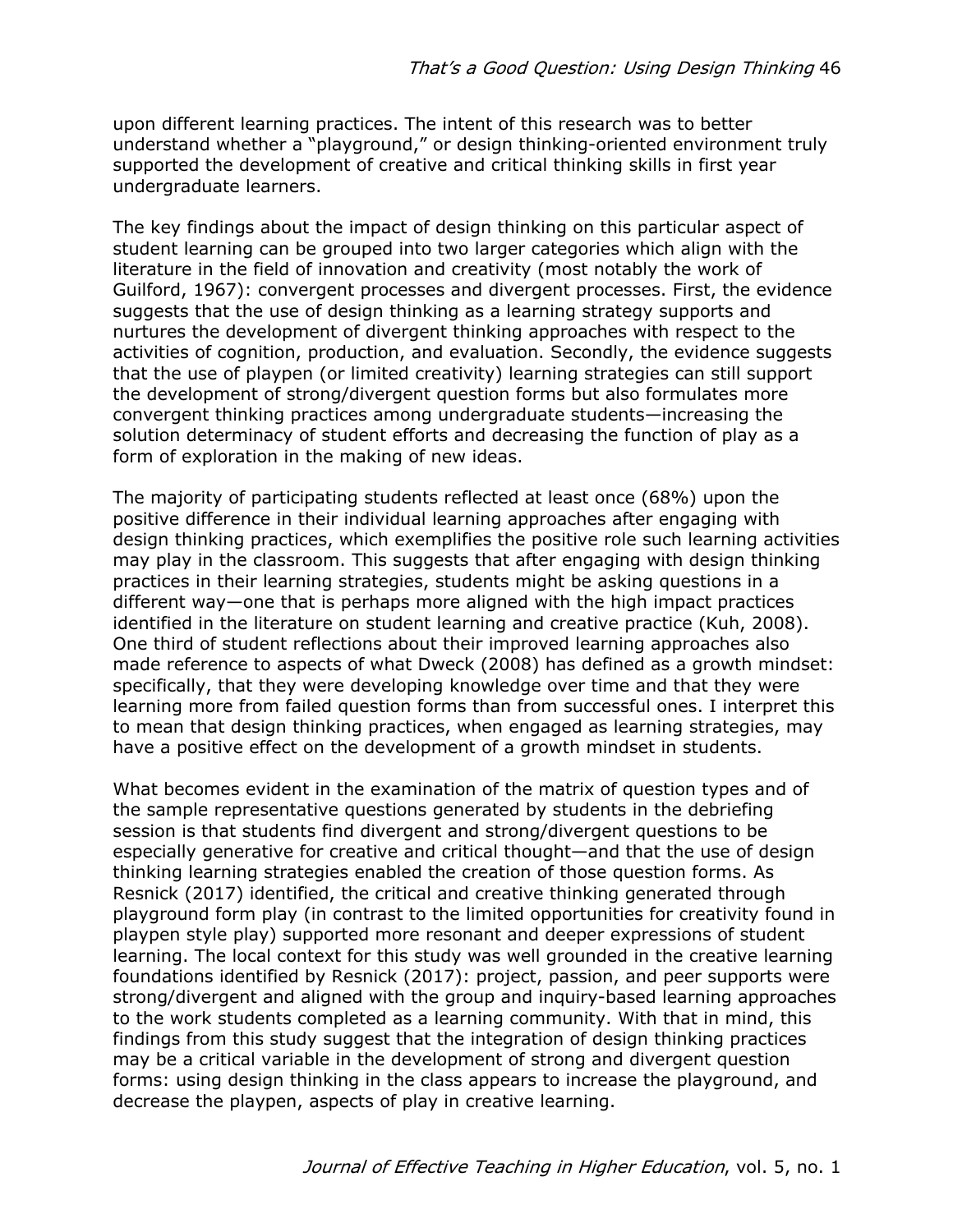How effective did students think design thinking methods were as a method of improving their question-asking abilities? In final reflective statement data, nearly two-thirds of the students reported that their strongest and most divergent questions came from the design thinking process, and many indicated the applicability of this process to other course work. My interpretation of this finding is that the learning strategies introduced through design thinking practices are transferable, useable, and well aligned with all forms of student inquiry, not just creative practice. Seventy-five percent of students reflected on the playful nature of the design thinking practices they encountered during the second phase of the study and on the freedom that these processes engendered. Additionally, 59% shared that their experience of the design thinking (or playground) practices used as learning strategies allowed them to take on additional points of view or diverse perspectives in order to generate new ideas or approaches to a problem. These two findings indicate to us that incorporating design thinking practices as learning strategies in the undergraduate classroom is both a positive student experience and a potential high impact practice in the development of citizenship and global perspective development.

Perhaps the most interesting aspect of the data that emerged after thematic analysis was the differentiation students made between the uses of questions in their future work. Design theorist Suchman (2011) refers to the use of "navigating" and "wayfinding" as helpful analogies to understand the differences identified in the students' reflections, and they are useful when examining the data presented here as well. In this study, students shared that a "navigating" approach to creating new ideas through question development required them to presuppose a solution and to plan a series of inquiries that will help them arrive at the designated result. On the other hand, students using a "wayfinding" approach to developing new thoughts or making new ideas instead relied on an iterative process of trial and error—on exploring the territory of the ideas in development rather than developing ideas in service of a solution. In this study, I saw students applying a wayfinding approach to developing questions during the "playground" phase of their work—an approach that, if nurtured, may be of benefit to students exploring the development of new ideas in more traditional learning environments.

### Limitations

This study of whether the use of design thinking methods can help students ask better questions was limited in several ways. My hope is that with consideration of these limitations in mind instructors and faculty members may be able to find new ways to further examine this function of student learning in higher education.

First, student participants in this study came into their role with a preconceived awareness of the value of design thinking and the value of divergent thinking practices. Phrases like "thinking outside the box" and "thinking differently" formed a second level theme during the coding of the first round of reflective statements, indicating that students were prepared to value divergent practices more highly than convergent thinking methods. Additionally, the students' enthusiasm for the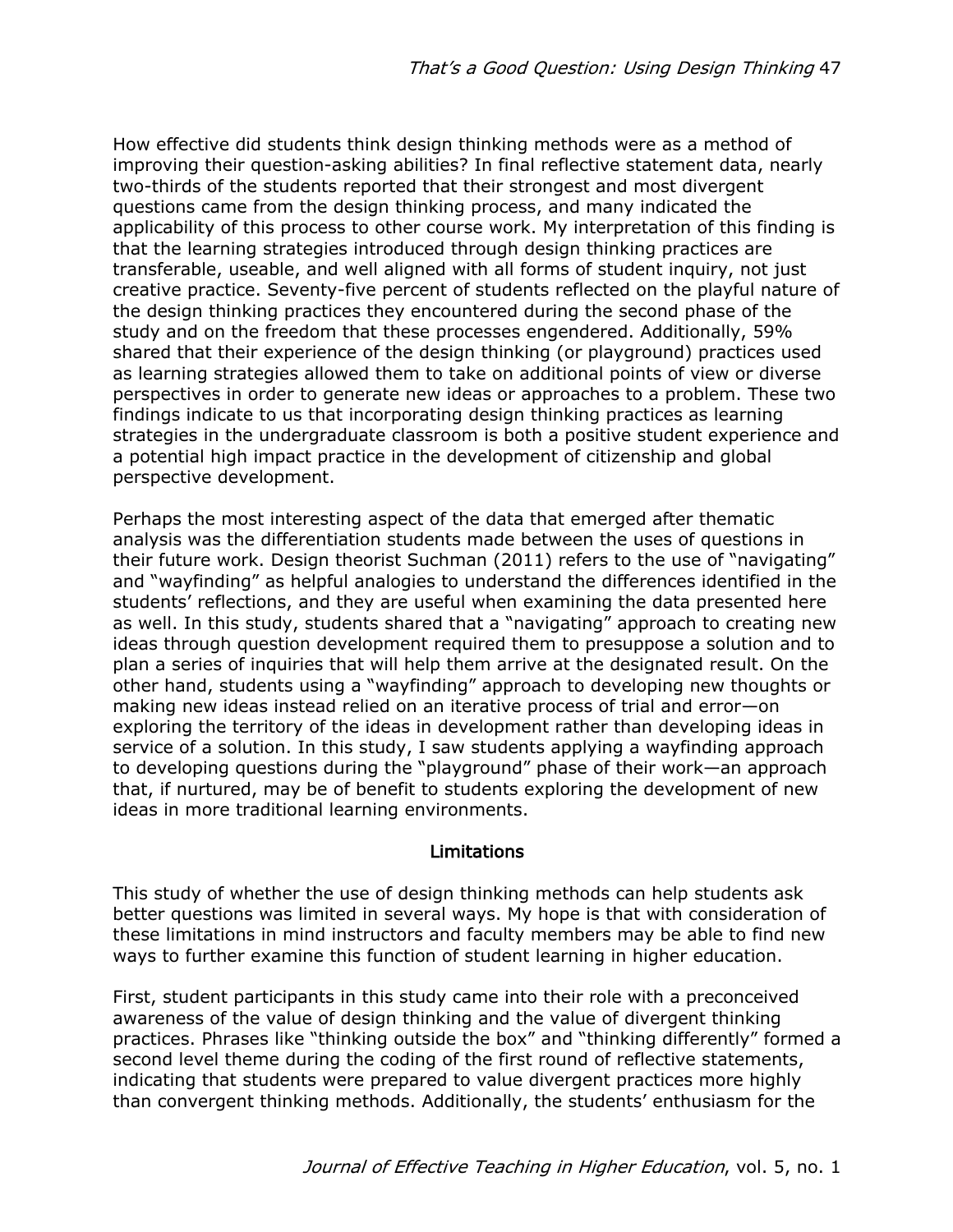learning strategies involved in phase two was markedly higher, which may have resulted in students placing a higher value on the questions formed using these tools. This is difficult to mitigate, as the active and experiential strategies associated with design thinking are, in this author's opinion, just more fun. With that in mind, it may be worthwhile to experiment with different pairings of learning strategies in future in order to work around this limitation in the data collected.

Secondly, due to the structure of the study, students may have been improving the strength of their questions in ways that could not be explained by the use of the design thinking practices. For example, students had already been familiarizing themselves with the larger class project for several weeks before tackling the second phase of learning strategies. This is also made clear through the overlap of coding themes in the second phase of the research work: there were markedly more reflective statements that coded in more than one thematic category in the second phase of the research work. These themes have not been combined in this analysis in order to preserve this distinction in the data. Additionally, students had developed a familiarity with the class dynamic, with their section peers, and with their role in the larger university community before beginning phase two of the study. The steep learning curve present in all first-year student experiences may have been a factor in the type of work generated by students for analysis. Instructors interested in considering the role of design thinking within the development of critical thinking and reflective practice in first-year programs may consider reordering the introduction of learning strategies or running two different classes in parallel in order to assuage this effect.

Finally, many student participants indicated in their reflective statements and during the debriefing sessions that they were not comfortable with group work and group discussion. This is a critical issue for many undergraduate students and a notable one for first-year students in general. This discomfort with group work may have caused some contributions to go unheard during class time or even have caused some students to silence themselves during the creation of questions in phase one and phase two of the study. In the future, this research could be replicated in a grade-free context in order to better understand whether it is the group work or the assessment structure that has caused this discomfort. It is important to note that though students reflected on their discomfort with group work, none of the participants indicated that this discomfort extended to nonparticipation in the class learning.

#### **Conclusion**

This research demonstrates that design thinking practices, when integrated into a playful, peer directed, project-oriented, and passion-fueled learning engagement, may improve creative and critical thought and may enable students to achieve question-focused and divergent thinking-focused learning outcomes more easily. The core of all student learning is in asking strong, divergent, and resonant questions—this study demonstrates that the inclusion of design thinking practices in an undergraduate learning community may foster the skills required to do this critical work.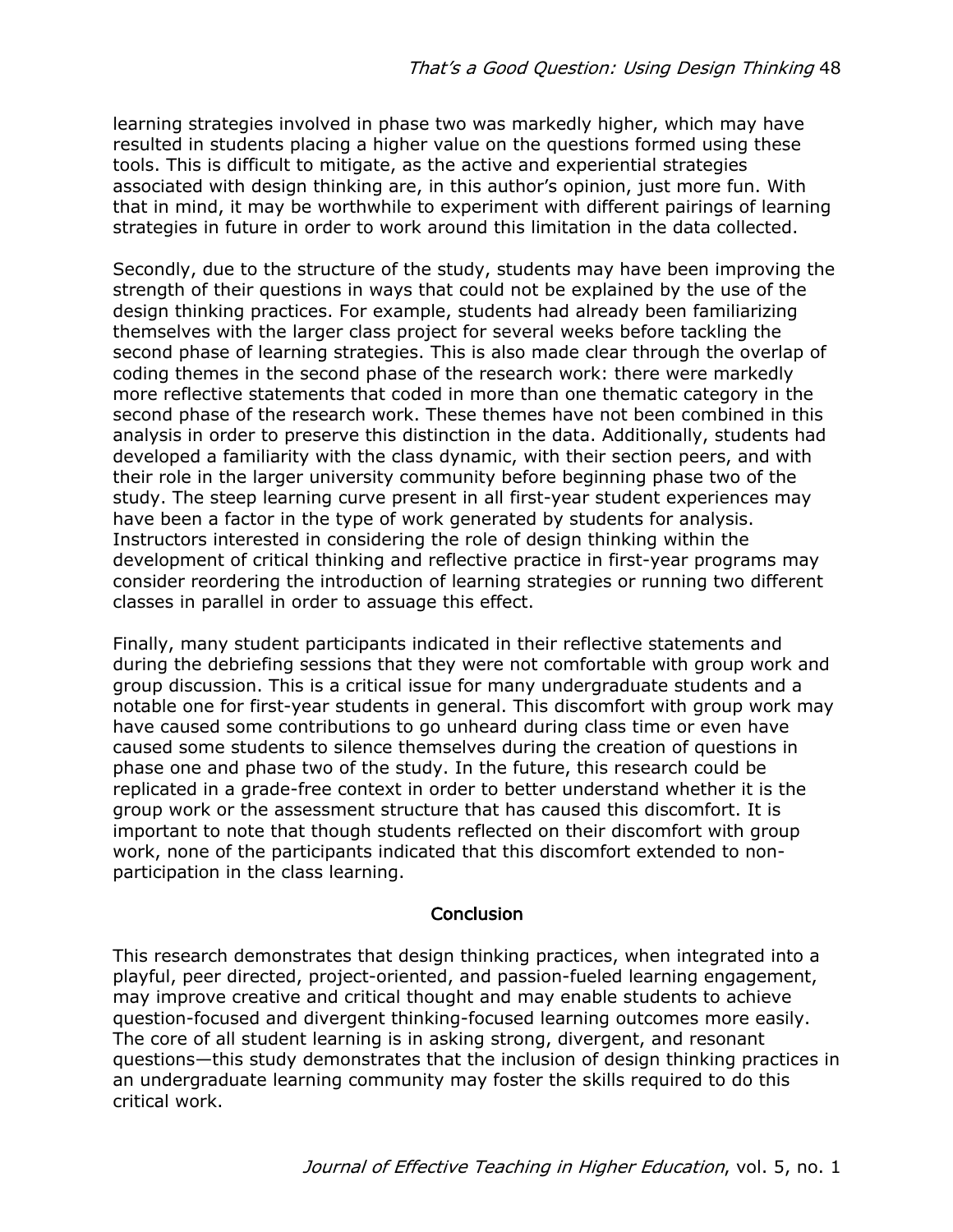This research helps outline why and how design thinking can be an effective learning strategy and how it can be reimagined as a formative research methodology to be used in any learning engagement. The data generated in collaboration with students as part of this study indicates that the skills developed through the use of design thinking practices can be transferred to other learning engagements and that students find this form of learning engaging and well aligned with a growth mentality. By demonstrating the ways in which design thinking practices can support divergent thinking, creative practice, critical thought, and student learning this study makes it clear that design thinking is not just for designers anymore.

### Conflict of Interest

The author declares that there is no conflict of interest regarding the publication of this article.

#### References

- Beckman, S. L., & Barry, M. (2007). Innovation as a learning process: Embedded design thinking. California Management Review, 50, 25–56.
- Borneman, J., & Hammoudi, A. (2009). The fieldwork encounter, experience, and the making of truth: An introduction. In J. Borneman & A. Hammoudi (eds.), Being there: The fieldwork encounter and the making of truth (pp. 1–24). University of California Press.
- Braun, V., & Clarke, V. (2006). Using thematic analysis in psychology. *Qualitative* Research in Psychology, 3(2), 77–101.
- Briggs, S. (2014). 30 ways to inspire divergent thinking. [Blog posting] https://www.opencolleges.edu.au/informed/features/divergent-thinking/

Brown, T. (2008, June). Design thinking. Harvard Business Review, 84-92.

Charosky, G., Hassi, L., Leveratto, L., Papageorgiou, K., Ramos, J., & Bragos, R. (2018, October). Education for innovation: Engineering, management and design multidisciplinary teams of students tackling complex societal problems through Design Thinking. In 4th International Conference on Higher Education Advances (HEAD'18) (pp. 1081–1087). Editorial Universitat Politècnica de València.

Cross, N. (2006). Designerly ways of knowing. Springer.

Cross, N. (2011). Design thinking: Understanding how designers think and work. Berg.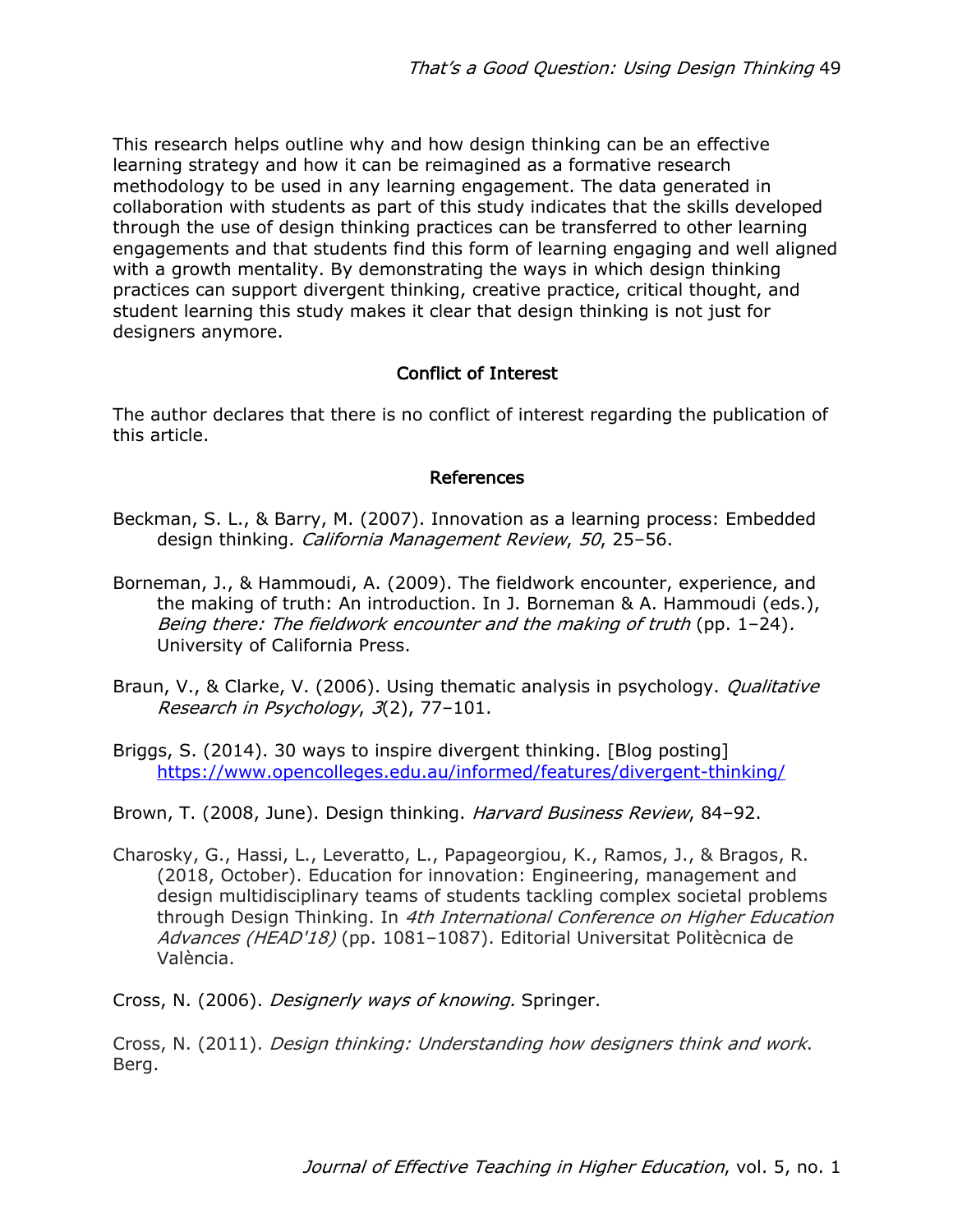- Dorland, AM. (2018). Doing design thinking: An ethnography of the digital graphic design studio [Doctoral dissertation, University of Calgary]. The Vault: Electronic Theses and Dissertations. http://dx.doi.org/10.11575/PRISM/31949
- Dorst, K., & Cross, N. (2001). Creativity in the design process: Co-evolution of problem-solution. Design Studies, 22, 425–437.
- Dweck, C. (2008). Mindset: The new psychology of success. Random House.
- Earley, M. A. (2014). A synthesis of the literature on research methods education. Teaching in Higher Education, 19(3), 242-253.
- Felten, P., Bagg, J., Bumbry, M., Hill, J., Hornsby, K., Pratt, M., & Weller, S. (2013). A call for expanding inclusive student engagement in SoTL. Teaching & Learning Inquiry: The ISSOTL Journal, 1(2). 63–74.
- Glen, R., Suciu, C., Baughn, C. C., & Anson, R. (2015). Teaching design thinking in business schools. The International Journal of Management Education, 13(2), 182–192.
- Goldschmidt, G. (2016). Linkographic evidence for concurrent divergent and convergent thinking in creative design. Creativity Research Journal, 28(2), 115–22.
- Guilford, J. P. (1967). The nature of human intelligence. McGraw-Hill.
- Hassi, L., & Laasko, M. (2011). Conceptions of design thinking in the management discourse. Proceedings of the 9th European Academy of Design Conference.
- Helfand, J. (2016). *Design: The invention of desire.* Yale University Press.
- Henriksen, D., Richardson, C., & Mehta, R. (2017). Design thinking: A creative approach to educational problems of practice. Thinking skills and creativity, 26, 140–153.
- Hsieh, H., & Shannon, S. E. (2005). Three approaches to qualitative content analysis. Qualitative Health Research, 15(9), 1277-1288.
- Huber, M. T., & Hutchings, P. (2005). The advancement of learning: Building the teaching commons. Jossey-Bass.
- Hutchings, P. (2000). *Opening lines: Approaches to the Scholarship of Teaching and* Learning. Carnegie Foundation for the Advancement of Teaching.
- IDEOU. (2019). *IDEOU. Solve anything creatively.* [Web page]. Retrieved from https://www.ideou.com/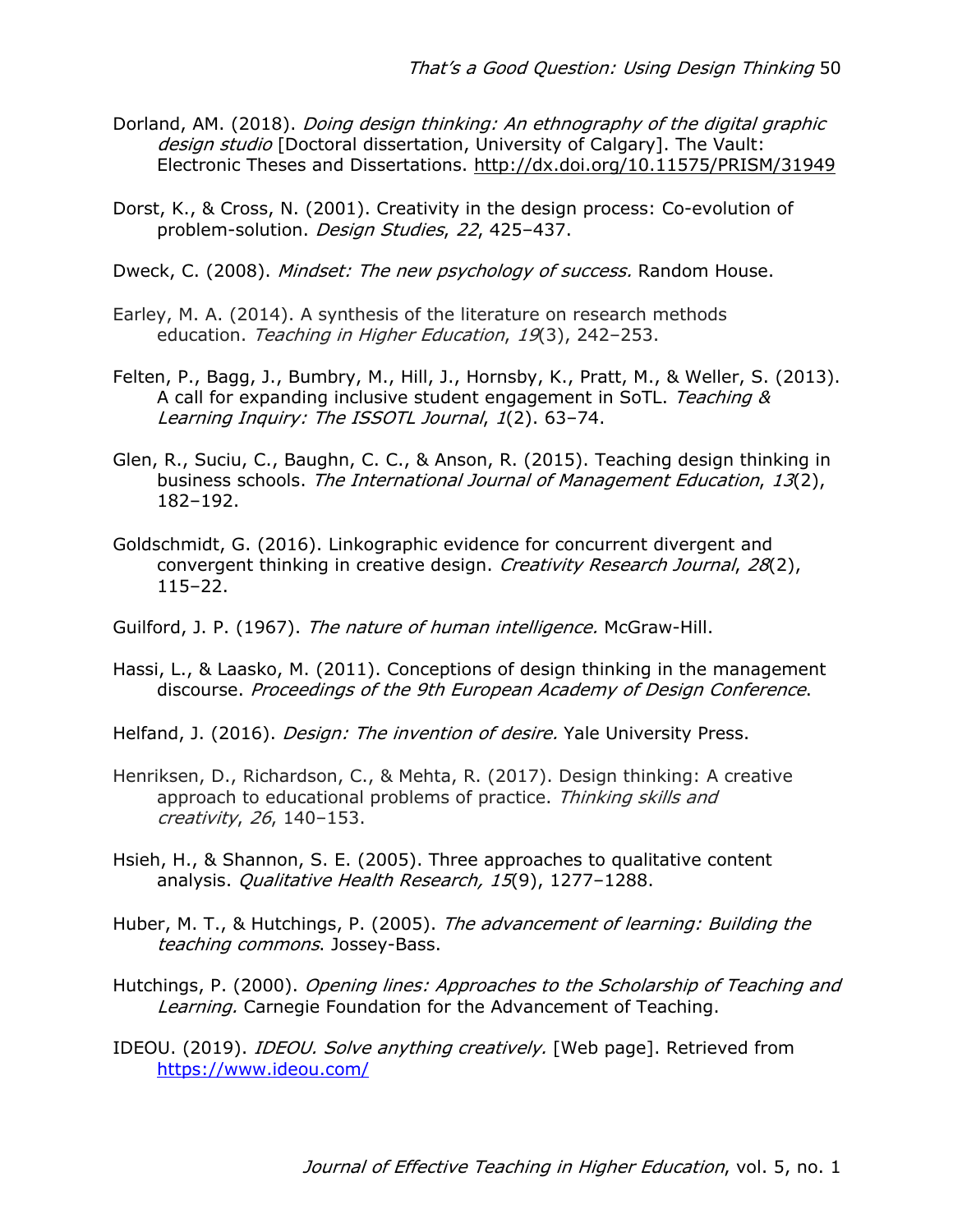- Iverson, B. (2018). The importance of learning to ask the right questions. https://news.utexas.edu/2018/03/05/the-importance-of-learning-to-ask-theright-questions/
- Kelly, T., & Kelly, D. (2013). Creative confidence: Unleashing the creative potential within us all. Crown Publishing.
- Kuh, G. (2008). High-impact educational practices: What they are, who has access to them, and why they matter. Association of American Colleges and Universities.
- Lave, J., & Wenger, E. (1991). Situated learning: Legitimate peripheral participation. Cambridge University Press.
- Matthews, J., & Wrigley, C. (2017). Design and design thinking in business and management higher education. Journal of Learning Design, 10, 41-54.
- Minigan, A., & Beer, J. (2017). Inquiring minds: Using the question formulation technique to activate student curiosity. The New England Journal of History, 74(1). 114–136.
- Rashdan, W. (2017). Impact of design thinking on conceptual design in interior design studio courses. PEOPLE: International Journal of Social Sciences, 3, 85– 99.
- Resnick, M. (2017). Lifelong kindergarten. Cultivating creativity through projects, passion, peers, and play. MIT Press.
- Roberts, J. P., Fisher, T. R., Trowbridge, M. J., & Bent, C. (2016). A design thinking framework for healthcare management and innovation. Healthcare (Amsterdam, Netherlands), 4(1), 11–14. https://doi.org/10.1016/j.hjdsi.2015.12.002
- Rothstein, D., Santana, L., & Minigan, A. (2015). Making questions flow. Educational Leadership, 73(1). 70–75.
- Samberg, M. J. (2018). Problem solving in the digital age: Bringing design and computational thinking to the K-12 classroom [Doctoral dissertation, East Carolina University]. The ScholarShip: East Carolina University's Institutional Repository. https://thescholarship.ecu.edu/handle/10342/6714
- Schön, D. (1983). The reflective practitioner: How professionals think in action. Basic Books.
- Suchman, L. (2011). Anthropological relocations and the limits of design. Annual Review of Anthropology, 40(1), 1–18.